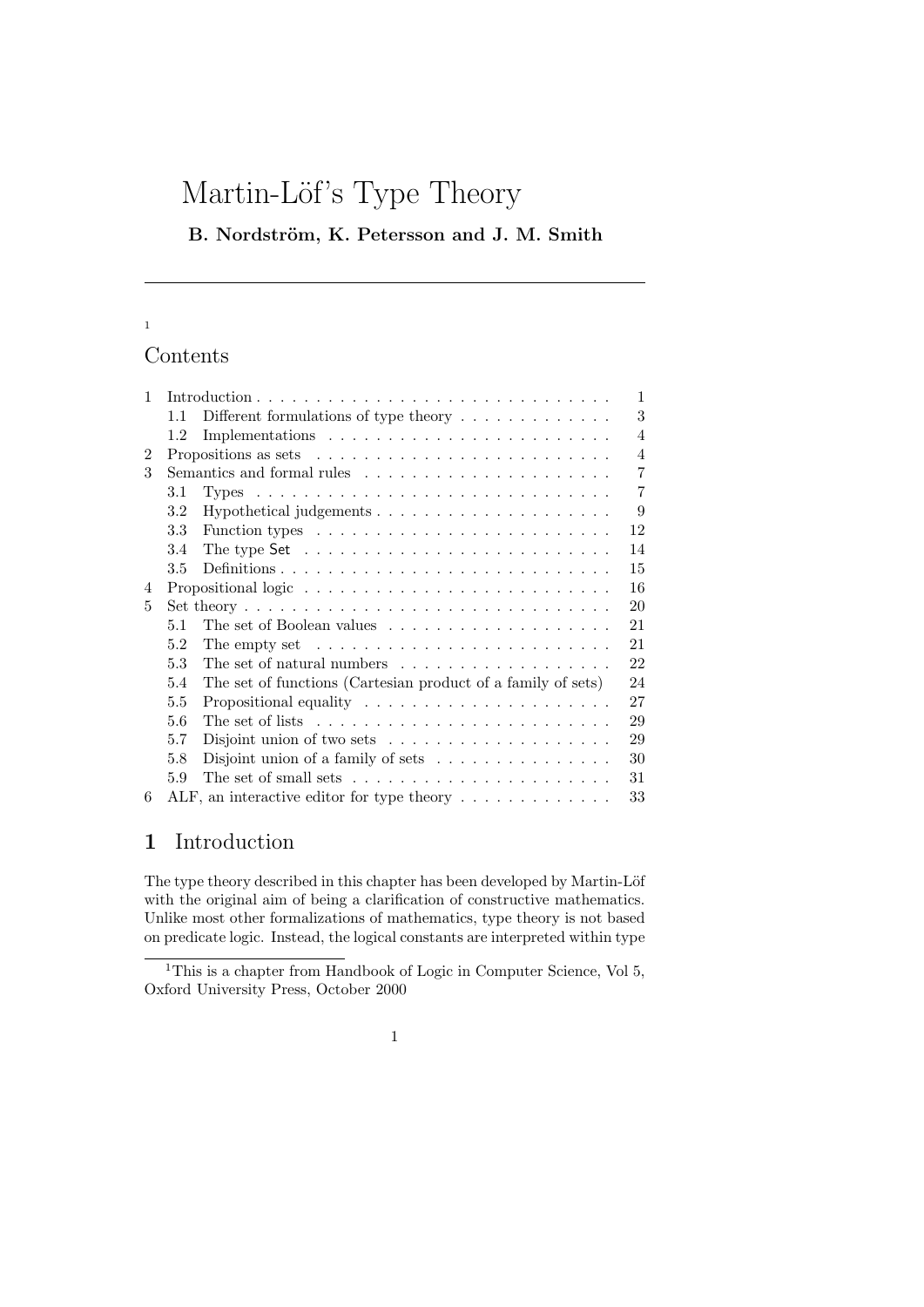theory through the Curry-Howard correspondence between propositions and sets [10, 22]: a proposition is interpreted as a set whose elements represent the proofs of the proposition.

It is also possible to view a set as a problem description in a way similar to Kolmogorov's explanation of the intuitionistic propositional calculus [25]. In particular, a set can be seen as a specification of a programming problem; the elements of the set are then the programs that satisfy the specification.

An advantage of using type theory for program construction is that it is possible to express both specifications and programs within the same formalism. Furthermore, the proof rules can be used to derive a correct program from a specification as well as to verify that a given program has a certain property. As a programming language, type theory is similar to typed functional languages such as ML [19, 32] and Haskell [23], but a major difference is that the evaluation of a well-typed program always terminates.

The notion of constructive proof is closely related to the notion of computer program. To prove a proposition  $(\forall x \in A)(\exists y \in B)P(x, y)$  constructively means to give a function  $f$  which when applied to an element  $a$ in A gives an element b in B such that  $P(a, b)$  holds. So if the proposition  $(\forall x \in A)(\exists y \in B)P(x, y)$  expresses a specification, then the function f obtained from the proof is a program satisfying the specification. A constructive proof could therefore itself be seen as a computer program and the process of computing the value of a program corresponds to the process of normalizing a proof. It is by this computational content of a constructive proof that type theory can be used as a programming language; and since the program is obtained from a proof of its specification, type theory can be used as a programming logic. The relevance of constructive mathematics for computer science was pointed out already by Bishop [4].

Recently, several implementations of type theory have been made which can serve as logical frameworks, that is, different theories can be directly expressed in the implementations. The formulation of type theory we will describe in this chapter form the basis for such a framework, which we will briefly present in the last section.

The chapter is structured as follows. First we will give a short overview of different formulations and implementations of type theory. Section 2 will explain the fundamental idea of propositions as sets by Heyting's explanation of the intuitionistic meaning of the logical constants. The following section will give a rather detailed description of the basic rules and their semantics; on a first reading some of this material may just be glanced at, in particular the subsection on hypothetical judgements. In section 4 we illustrate type theory as a logical framework by expressing propositional logic in it. Section 5 introduces a number of different sets and the final section give a short description of ALF, an implementation of the type theory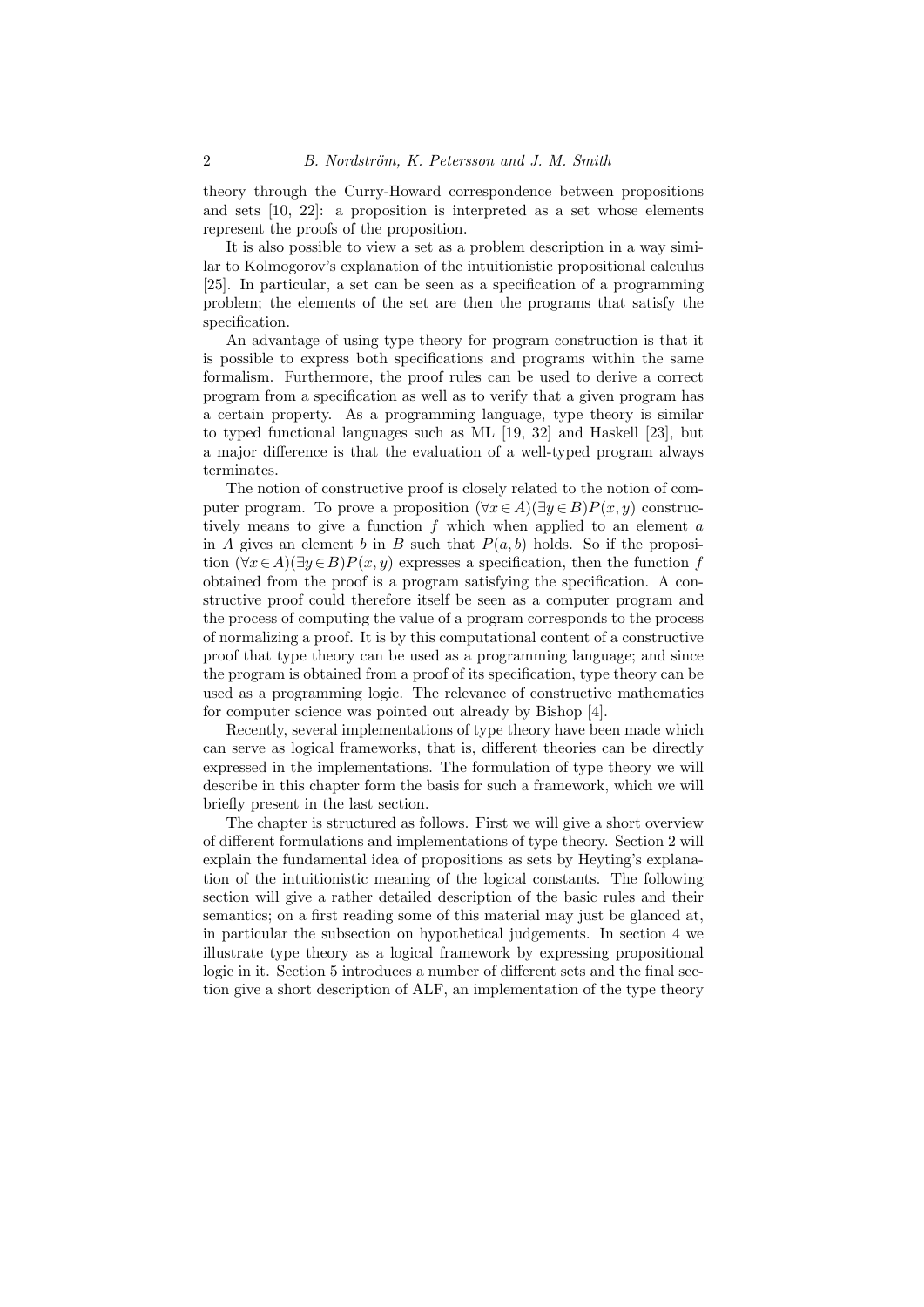of this chapter.

Although self-contained, this chapter can be seen as complement to our book, Programming in Type Theory. An Introduction [33], in that we here give a presentation of Martin-Löf's monomorphic type theory in which there are two basic levels, that of types and that of sets. The book is mainly concerned with a polymorphic formulation where instead of a level of types there is a theory of expressions. One major difference between these two formulations is that in the monomorphic formulation there is more type information in the terms, which makes it possible to implement a type checker [27]; this is important when type theory is used as a logical framework where type checking is the same as proof checking.

#### 1.1 Different formulations of type theory

One of the basic ideas behind Martin-Löf's type theory is the Curry-Howard interpretation of propositions as types, that is, in our terminology, propositions as sets. This view of propositions is closely related to Heyting's explanation of intuitionistic logic [21] and will be explained in detail below.

Another source for type theory is proof theory. Using the identification of propositions and sets, normalizing a derivation corresponds to computing the value of the proof term expressing the derivation. One of Martin-Löf's original aims with type theory was that it could serve as a framework in which other theories could be interpreted. And a normalization proof for type theory would then immediately give normalization for a theory expressed in type theory.

In Martin-Löf's first formulation of type theory from 1971 [28], theories like first order arithmetic, Gödel's T  $[18]$ , second order logic and simple type theory [5] could easily be interpreted. However, this formulation contained a reflection principle expressed by a universe  $V$  and including the axiom V∈V, which was shown by Girard to be inconsistent. Coquand and Huet's Calculus of Constructions [8] is closely related to the type theory in [28]: instead of having a universe V, they have the two types Prop and Type and the axiom  $\mathsf{Prop} \in \mathsf{Type}$ , thereby avoiding Girard's paradox.

Martin-Löf's later formulations of type theory have all been predicative; in particular second order logic and simple type theory cannot be interpreted in them. The strength of the theory considered in this chapter instead comes from the possibility of defining sets by induction.

The formulation of type theory from 1979 in Constructive Mathematics and Computer Programming [30] is polymorphic and extensional. One important difference with the earlier treatments of type theory is that normalization is not obtained by metamathematical reasoning; instead, a direct semantics is given, based on Tait's computability method. A consequence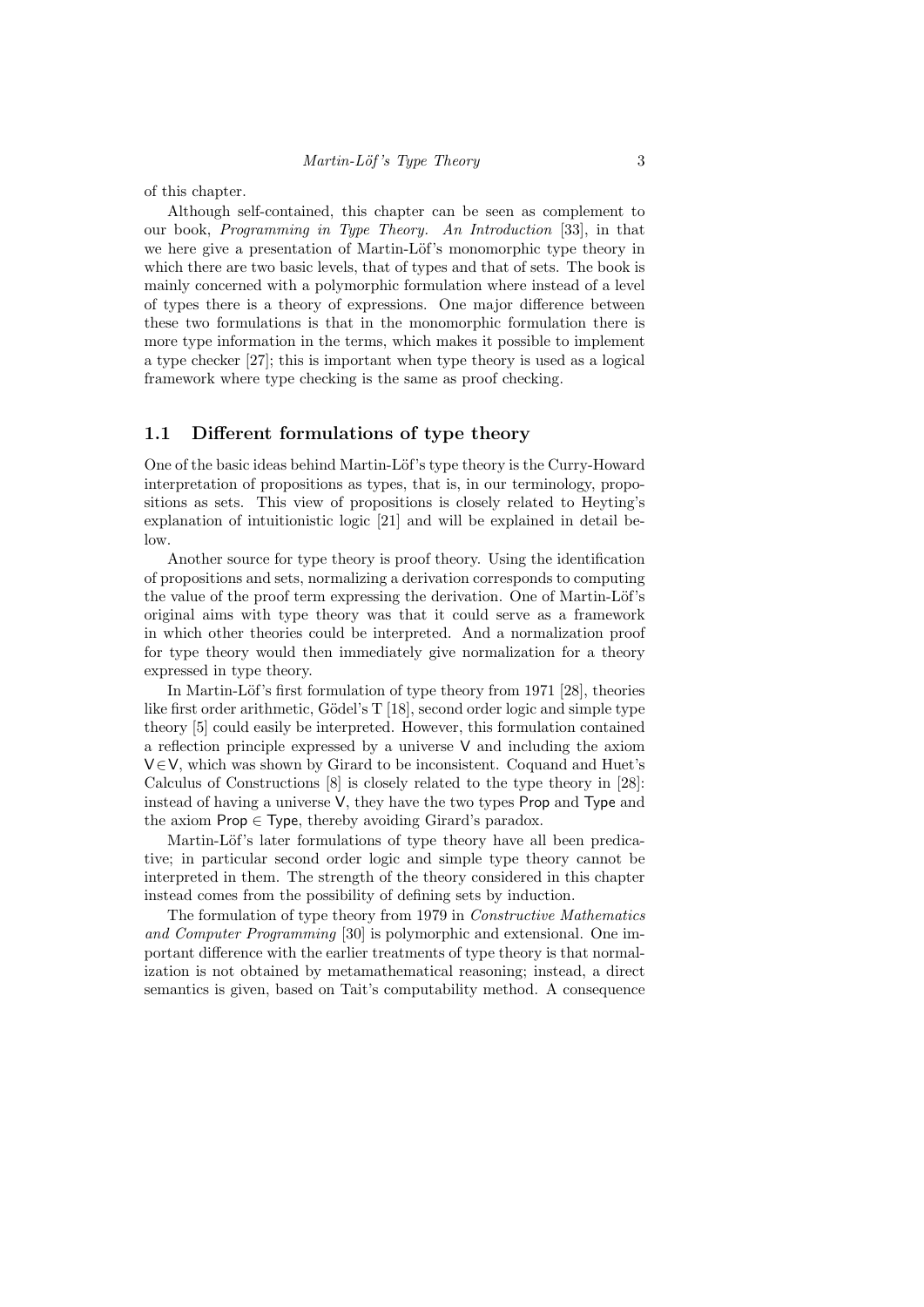of the semantics is that a term, which is an element in a set, can be computed to normal form. For the semantics of this theory, lazy evaluation is essential. Because of a strong elimination rule for the set expressing the propositional equality, judgemental equality is not decidable. This theory is also the one in Intuitionistic Type Theory [31]. It is also the theory used in the Nuprl system [6] and by the group in Groningen [3].

The type theory presented in this chapter was put forward by Martin-Löf in 1986 with the specific intention that it should serve as a logical framework.

#### 1.2 Implementations

One major application of type theory is to use it as a programming logic in which you derive programs from specifications. Such derivations easily become long and tedious and, hence, error prone; so, it is essential to formalize the proofs and to have computerized tools to check them.

There are several examples of computer implementations of proof checkers for formal logics. An early example is the AUTOMATH system [11, 12] which was designed by de Bruijn to check proofs of mathematical theorems. Quite large proofs were checked by the system, for example the proofs in Landau's book *Grundlagen der Analysis* [24]. Another system, which is more intended as a proof assistant, is the Edinburgh (Cambridge) LCF system [19, 34]. The proofs are constructed in a goal directed fashion, starting from the proposition the user wants to prove and then using tactics to divide it into simpler propositions. The LCF system also introduced the notion of metalanguage (ML) in which the user could implement her own proof strategies. Based on the LCF system, a system for Martin-Löf's type theory was implemented in Göteborg 1982 [35]. Another, more advanced, system for type theory was developed by Constable et al at Cornell University [6].

During the last years, several logical frameworks based on type theory have been implemented: the Edinburgh LF [20], Coq from INRIA [13], LEGO from Edinburgh  $[26]$ , and ALF from Göteborg  $[1, 27]$ . Coq and LEGO are both based on Coquand and Huet's calculus of constructions, while ALF is an implementation of the theory we describe in this chapter. A brief overview of the ALF system is given in section 6.

## 2 Propositions as sets

The basic idea of type theory to identify propositions with sets goes back to Curry [10], who noticed that the axioms for positive implicational calculus,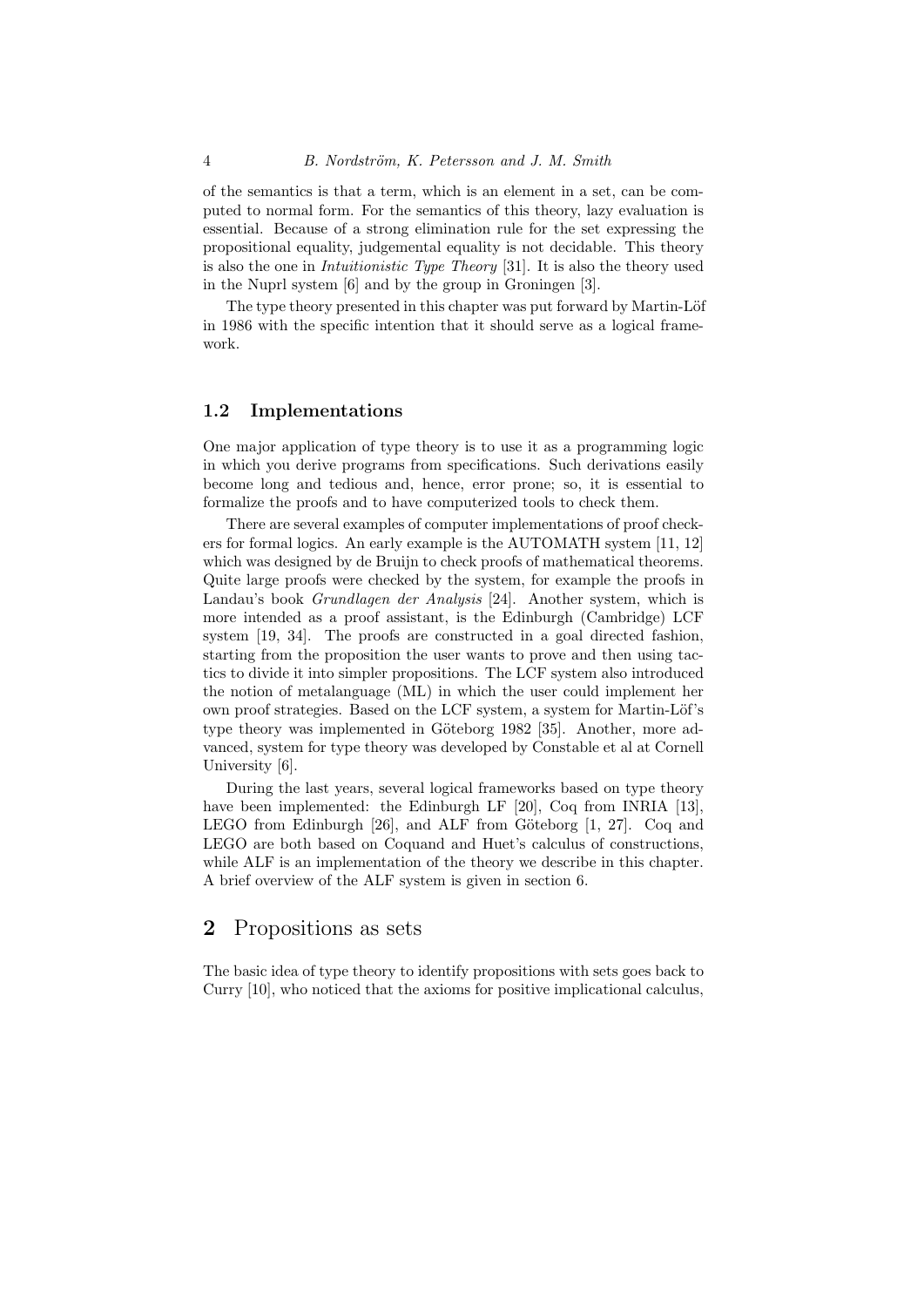formulated in the Hilbert style,

$$
A\supset B\supset A
$$

$$
(A \supset B \supset C) \supset (A \supset B) \supset A \supset C
$$

correspond to the types of the basic combinators  $K$  and  $S$ 

$$
K \in A \to B \to A
$$
  

$$
S \in (A \to B \to C) \to (A \to B) \to A \to C
$$

Modus ponens then corresponds to functional application. Tait [39] noticed the further analogy that removing a cut in a derivation corresponds to a reduction step of the combinator representing the proof. Howard [22] extended these ideas to first-order intuitionistic arithmetic. Another way to see that propositions can be seen as sets is through Heyting's [21] explanations of the logical constants. The constructive explanation of logic is in terms of proofs: a proposition is true if we know how to prove it. For implication we have

A proof of  $A \supset B$  is a function (method, program) which to each proof of A gives a proof of B.

The notion of function or method is primitive in constructive mathematics and a function from a set  $A$  to a set  $B$  can be viewed as a program which when applied to an element in  $A$  gives an element in  $B$  as output. The idea of propositions as sets is now to identify a proposition with the set of its proofs. In case of implication we get

 $A \supset B$  is identified with  $A \to B$ , the set of functions from A to B.

The elements in the set  $A \to B$  are of the form  $\lambda x.b$ , where  $b \in B$  and b may depend on  $x \in A$ .

Heyting's explanation of conjunction is that a proof of  $A \wedge B$  is a pair whose first component is a proof of A and whose second component is a proof of B. Hence, we get the following interpretation of a conjunction as a set.

 $A \wedge B$  is identified with  $A \times B$ , the cartesian product of A and B.

The elements in the set  $A \times B$  are of the form  $\langle a, b \rangle$  where  $a \in A$  and  $b \in B$ .

A disjunction is constructively true if and only if we can prove one of the disjuncts. So a proof of  $A \vee B$  is either a proof of A or a proof of B together with the information of which of  $A$  or  $B$  we have a proof. Hence,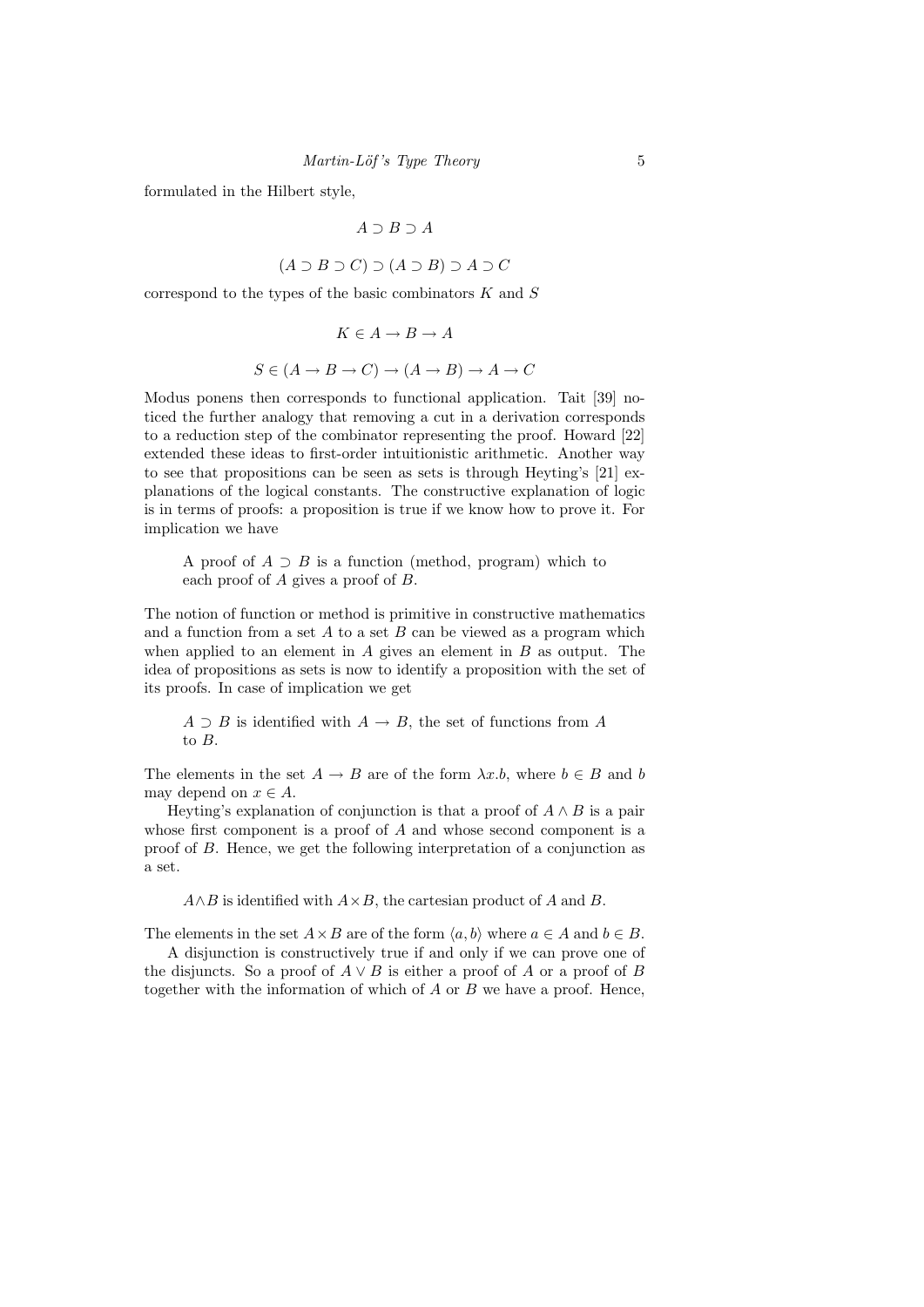$A \vee B$  is identified with  $A + B$ , the disjoint union of A and B.

The elements in the set  $A+B$  are of the form  $\text{inl}(a)$  and  $\text{inr}(b)$ , where  $a \in A$ and  $b \in B$ .

The negation of a proposition A can be defined by:

$$
\neg A \ \equiv \ A \supset \bot
$$

where  $\perp$  stands for absurdity, that is a proposition which has no proof. If we let  $\emptyset$  denote the empty set, we have

 $\neg A$  is identified with the set  $A \to \emptyset$ 

using the interpretation of implication.

In order to interpret propositions defined using quantifiers, we need operations defined on families of sets, i.e. sets  $B$  depending on elements  $x$  in some set A. We let  $B[x \leftarrow a]$  denote the expression obtained by substituting a for all free occurrences of  $x$  in  $B$ . Heyting's explanation of the existential quantifier is the following.

A proof of  $(\exists x \in A)B$  consists of a construction of an element a in the set A together with a proof of  $B[x \leftarrow a]$ .

So, a proof of  $(\exists x \in A)B$  is a pair whose first component a is an element in the set A and whose second component is a proof of  $B[x \leftarrow a]$ . The set corresponding to this is the disjoint union of a family of sets, denoted by  $(\Sigma x \in A)B$ . The elements in this set are pairs  $\langle a, b \rangle$  where  $a \in A$ and  $b \in B[x \leftarrow a]$ . We get the following interpretation of the existential quantifier.

 $(\exists x \in A)B$  is identified with the set  $(\Sigma x \in A)B$ .

Finally, we have the universal quantifier.

A proof of  $(\forall x \in A)B$  is a function (method, program) which to each element a in the set A gives a proof of  $B[x \leftarrow a]$ .

The set corresponding to the universal quantifier is the cartesian product of a family of sets, denoted by  $(\Pi x \in A)B$ . The elements in this set are functions which, when applied to an element  $a$  in the set A gives an element in the set  $B[x \leftarrow a]$ . Hence,

 $(\forall x \in A)B$  is identified with the set  $(\Pi x \in A)B$ .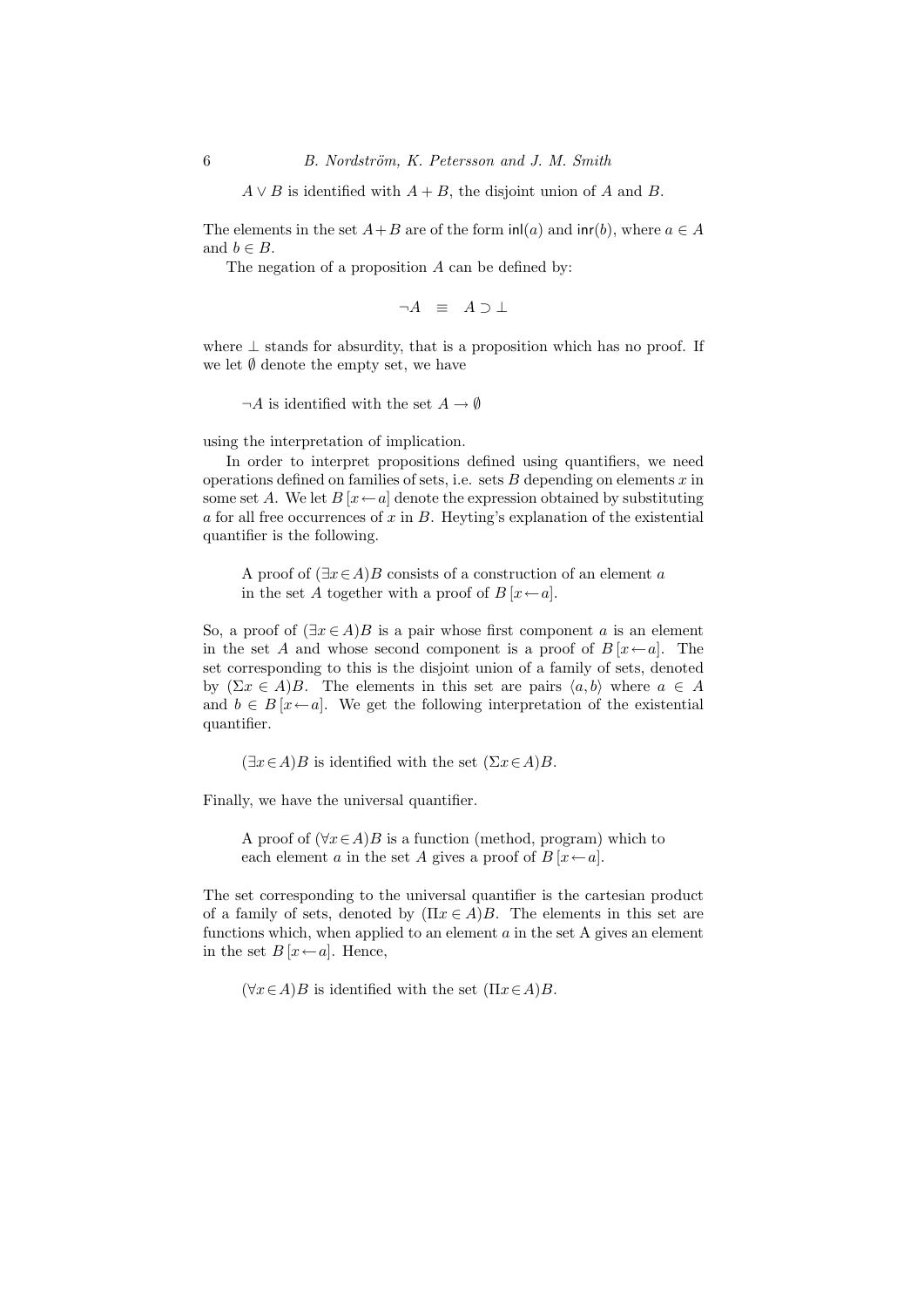The elements in the set  $(\Pi x \in A)B$  are of the form  $\lambda x.b$  where  $b \in B$  and both b and B may depend on  $x \in A$ . Note that if B does not depend on x then  $(\Pi x \in A)B$  is the same as  $A \to B$ , so  $\to$  is not needed as a primitive when we have cartesian products over families of sets. In the same way,  $(\Sigma x \in A)B$  is nothing but  $A \times B$  when B does not depend on x.

Except the empty set, we have not yet introduced any sets that correspond to atomic propositions. One such set is the equality set  $a =_A b$ , which expresses that a and b are equal elements in the set  $A$ . Recalling that a proposition is identified with the set of its proofs, we see that this set is nonempty if and only if  $a$  and  $b$  are equal. If  $a$  and  $b$  are equal elements in the set A, we postulate that the constant  $\mathsf{id}(a)$  is an element in the set  $a =_A b$ .

When explaining the sets interpreting propositions we have used an informal notation to express elements of the sets. This notation differs from the one we will use in type theory in that that notation will be monomorphic in the sense that the constructors of a set will depend on the set. For instance, an element of  $A \rightarrow B$  will be of the form  $\lambda(A, B, b)$  and an element of  $A \times B$  will be of the form  $\langle A, B, a, b \rangle$ .

## 3 Semantics and formal rules

We will in this section first introduce the notion of type and the judgement forms this explanation give rise to. We then explain what a family of types is and introduce the notions of variable, assumption and substitution together with the rules that follow from the semantic explanations. Next, the function types are introduced with their semantic explanation and the formal rules which the explanation justifies. The rules are formulated in the style of natural deduction [36].

### 3.1 Types

The basic notion in Martin-Löf's type theory is the notion of type. A type is explained by saying what an object of the type is and what it means for two objects of the type to be identical. This means that we can make the judgement

A is a type,

which we in the formal system write as

#### A type,

when we know the conditions for asserting that something is an object of type A and when we know the conditions for asserting that two objects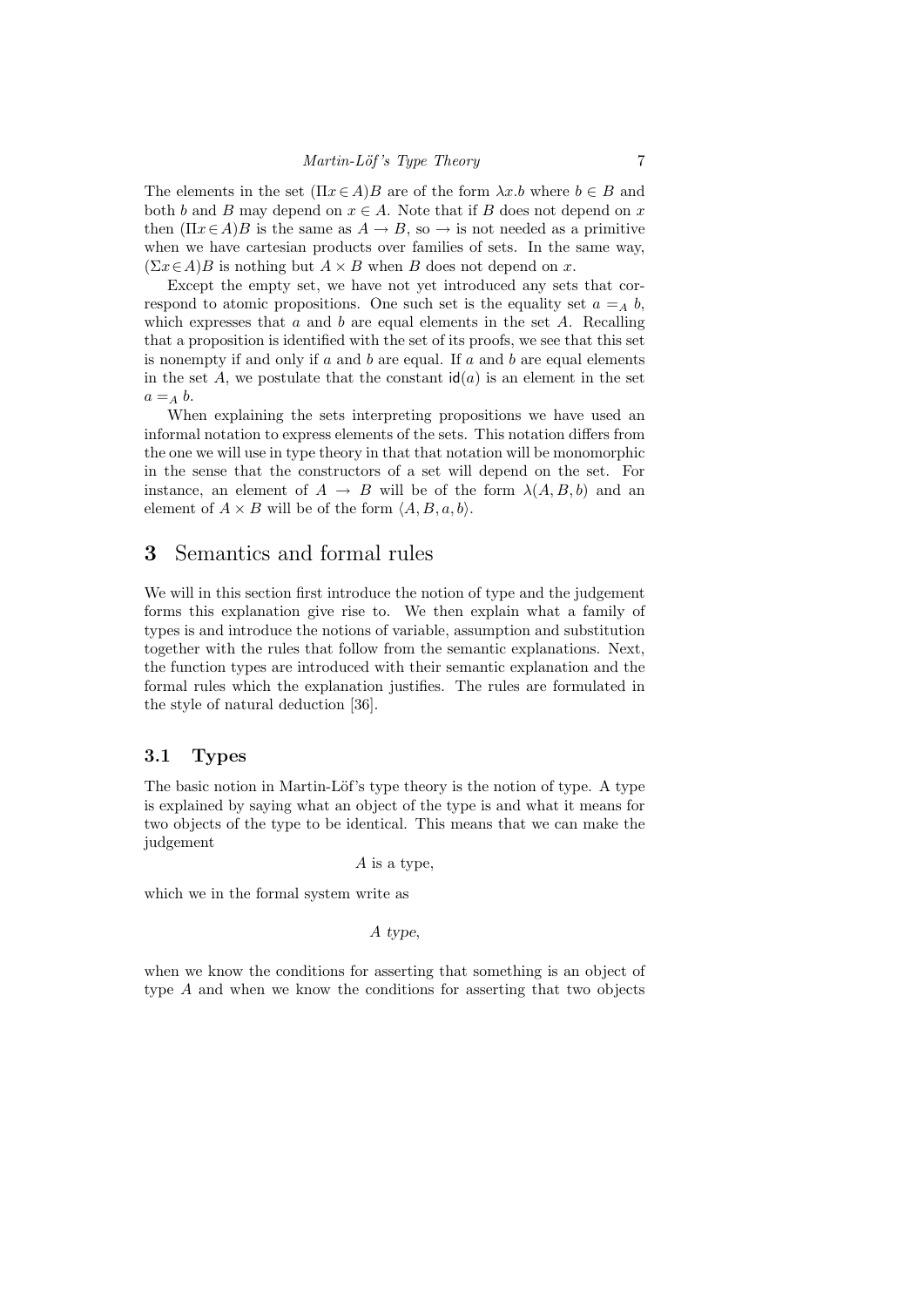of type A are identical. We require that the conditions for identifying two objects must define an equivalence relation.

When we have a type, we know from the semantic explanation of what it means to be a type what the conditions are to be an object of that type. So, if A is a type and we have an object  $\alpha$  that satisfies these conditions then

a is an object of type A,

which we formally write

 $a \in A$ .

Furthermore, from the semantics of what it means to be a type and the knowledge that A is a type we also know the conditions for two objects of type  $A$  to be identical. Hence, if  $A$  is a type and  $a$  and  $b$  are objects of type A and these objects satisfies the equality conditions in the semantic explanation of A then

a and b are identical objects of type A,

which we write

 $a = b \in A$ .

Two types are equal when an arbitrary object of one type is also an object of the other and when two identical objects of one type are identical objects of the other. If  $A$  and  $B$  are types we know the conditions for being an object and the conditions for being identical objects of these types. Then we can investigate if all objects of type  $A$  are also objects of type  $B$  and if all identical objects of type  $A$  are also objects of type  $B$  and vice versa. If these conditions are satisfied then

#### A and B are identical types,

which we formally write

$$
A=B.
$$

The requirement that the equality between objects of a type must be an equivalence relation is formalized by the rules:

Reflexivity of objects

$$
a \in A
$$

$$
a = a \in A
$$

Symmetry of objects

$$
a = b \in A
$$

$$
b = a \in A
$$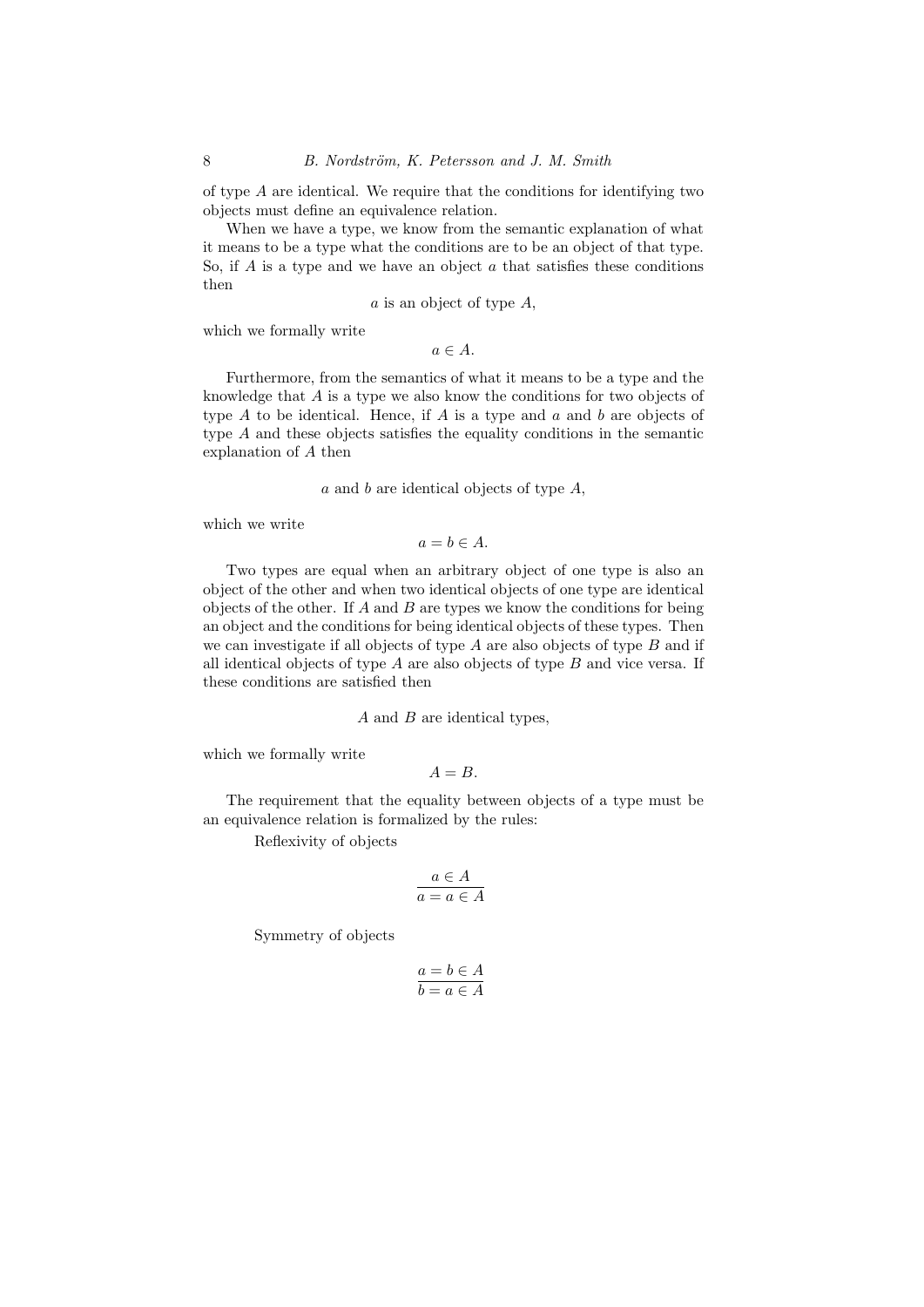Transitivity of objects

$$
a = b \in A \qquad b = c \in A
$$

$$
a = c \in A
$$

The corresponding rules for types are easily justified from the meaning of what it means to be a type.

Reflexivity of types

$$
\frac{A \text{ type}}{A = A}
$$

Symmetry of types

$$
\frac{A=B}{B=A}
$$

Transitivity of types

$$
\frac{A=B}{A=C}B=C
$$

The meaning of the judgement forms  $a \in A$ ,  $a = b \in A$  and  $A = B$ immediately justifies the rules

Type equality rules

$$
\cfrac{a\in A\qquad A=B}{a\in B}\qquad\qquad \cfrac{a=b\in A\qquad A=B}{a=b\in B}
$$

## 3.2 Hypothetical judgements

The judgements we have introduced so far do not depend on any assumptions. In general, a hypothetical judgement is made in a context of the form

$$
x_1 \in A_1, x_2 \in A_2, \ldots, x_n \in A_n
$$

where we already know that  $A_1$  is a type,  $A_2$  is a type in the context  $x_1 \in A_1, \ldots$ , and  $A_n$  is a type in the context  $x_1 \in A_1, x_2 \in A_2, \ldots$ ,  $x_{n-1} \in A_n$ . The explanations of hypothetical judgements are made by induction on the length of a context. We have already given the meaning of the judgement forms in the empty context; hence we could now directly explain the judgement forms in a context of length n. However, in order not to hide the explanations by heavy notation, we will give them for hypothetical judgements only depending on one assumption and then illustrate the general case with the judgement that  $A$  is a type in a context of length  $n$ .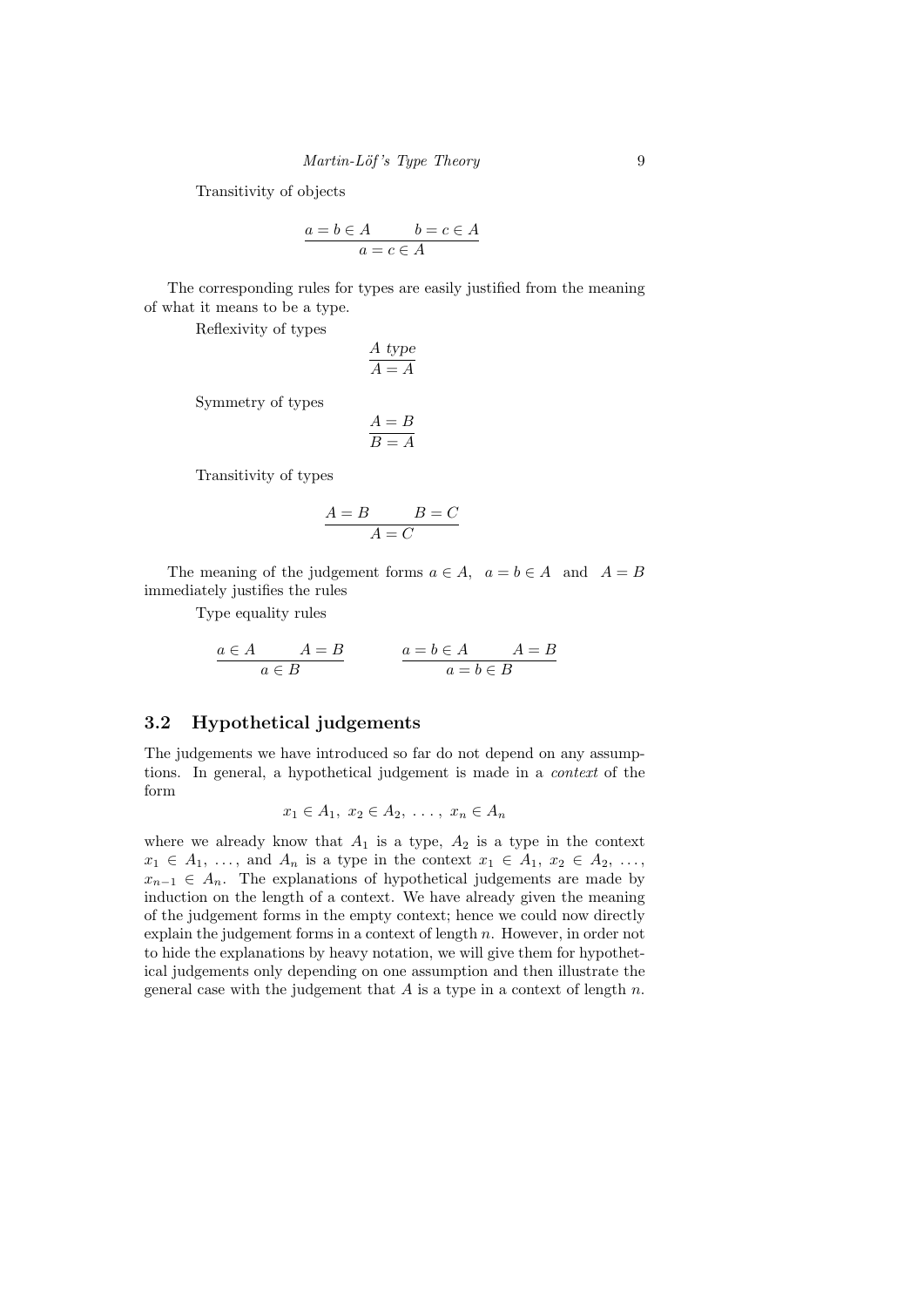Let  $C$  be a type which does not depend on any assumptions. That  $A$ is a type when  $x \in C$ , which we write

$$
A \text{ type } [x \in C],
$$

means that, for an arbitrary object c of type C,  $A[x \leftarrow c]$  is a type, that is, A is a type when  $c$  is substituted for  $x$ . Furthermore we must also know that if c and d are identical objects of type C then  $A[x \leftarrow c]$  and  $A[x \leftarrow d]$ are the same types. When A is a type depending on  $x \in C$  we say that A is a family of types over the type  $C$ .

That  $A$  and  $B$  are identical families of types over the type  $C$ ,

$$
A = B [x \in C],
$$

means that  $A[x \leftarrow c]$  and  $A[x \leftarrow c]$  are equal types for an arbitrary object  $c$  of type  $C$ .

That a is an object of type A when  $x \in C$ ,

$$
a \in A \ [x \in C],
$$

means that we know that  $a[x \leftarrow c]$  is an object of type  $A[x \leftarrow c]$  for an arbitrary object c of type C. We must also know that  $a [x \leftarrow c]$  and  $a [x \leftarrow d]$ are identical objects of type  $A[x \leftarrow c]$  whenever c and d are identical objects of type  $C$ .

That a and b are identical objects of type A depending on  $x \in C$ ,

$$
a = b \in A \ [x \in C],
$$

means that  $a[x \leftarrow c]$  and  $b[x \leftarrow c]$  are the same objects of type  $A[x \leftarrow c]$  for an arbitrary object  $c$  of type  $C$ .

We will illustrate the general case by giving the meaning of the judgement that  $A$  is a type in a context of length  $n$ ; the other hypothetical judgements are explained in a similar way. We assume that we already know the explanations of the judgement forms in a context of length  $n-1$ . Let

$$
x_1 \in A_1, x_2 \in A_2, \ldots, x_n \in A_n
$$

be a context of length  $n$ . We then know that

$$
A_1
$$
 type  
\n $A_2$  type  $[x_1 \in A_1]$   
\n $\vdots$   
\n $A_n$  type  $[x_1 \in A_1, x_2 \in A_2, ..., x_{n-1} \in A_{n-1}]$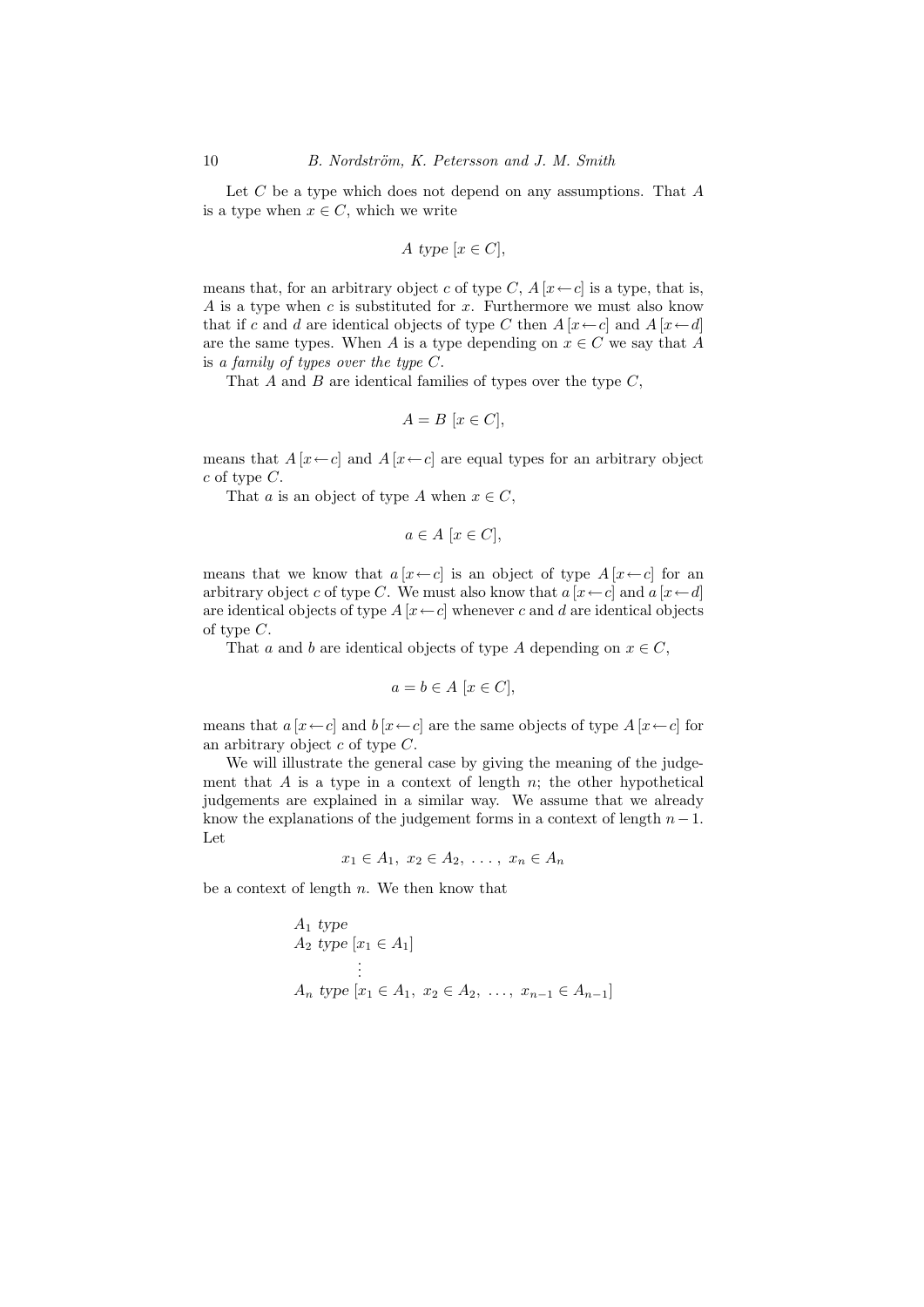To know the hypothetical judgement

$$
A \text{ type } [x_1 \in A_1, x_2 \in A_2, \ldots, x_n \in A_n]
$$

means that we know that the judgement

$$
A[x_1 \leftarrow a] \text{ type}
$$
  
[ $x_2 \in A_2[x_1 \leftarrow a], \dots, x_n \in A_n[x_1 \leftarrow a]$ ]

holds for an arbitrary object  $a$  of type  $A_1$  in the empty context. We must also require that if a and b are arbitrary identical objects of type  $A_1$  then the judgement

$$
A[x_1 \leftarrow a] = A[x_1 \leftarrow b]
$$
  
[x<sub>2</sub>  $\in$  A<sub>2</sub> [x<sub>1</sub>  $\leftarrow$  a], ..., x<sub>n</sub>  $\in$  A<sub>n</sub> [x<sub>1</sub>  $\leftarrow$  a]]

holds. This explanation justifies two rules for substitution of objects in types. We can formulate these rules in different ways, simultaneously substituting objects for one or several of the variables in the context. Formulating the rules so they follow the semantical explanation as closely as possible gives us:

Substitution in types

$$
A \text{ type } [x_1 \in A_1, x_2 \in A_2, \dots, x_n \in A_n] \qquad a \in A_1
$$
  
\n
$$
A [x_1 \leftarrow a] \text{ type } [x_2 \in A_2 [x_1 \leftarrow a], \dots, x_n \in A_n [x_1 \leftarrow a]]
$$
  
\n
$$
A \text{ type } [x_1 \in A_1, x_2 \in A_2, \dots, x_n \in A_n] \qquad a = b \in A_1
$$
  
\n
$$
A [x_1 \leftarrow a] = A [x_1 \leftarrow b] [x_2 \in A_2 [x_1 \leftarrow a], \dots, x_n \in A_n [x_1 \leftarrow a]]
$$

The explanations of the other hypothetical judgement forms give the following substitution rules. Let A and B be types in the context  $x_1 \in A_1$ ,  $x_2 \in A_2, \ldots, x_n \in A_n$ .

Substitution in equal types

$$
A = B [x_1 \in A_1, x_2 \in A_2, \dots, x_n \in A_n] \qquad a \in A_1
$$
  

$$
A [x_j \leftarrow a] = B [x_j \leftarrow a] [x_2 \in A_2 [x_1 \leftarrow a], \dots, x_n \in A_n [x_1 \leftarrow a]]
$$

Let A be a type in the context  $x_1 \in A_1, x_2 \in A_2, \ldots, x_n \in A_n$ .

Substitution in objects

$$
a \in A \ [x_1 \in A_1, x_2 \in A_2, \dots, x_n \in A_n] \qquad a \in A_1
$$
  

$$
a [x_1 \leftarrow a] \in A [x_1 \leftarrow a] [x_2 \in A_2 [x_1 \leftarrow a], \dots, x_n \in A_n [x_1 \leftarrow a]]
$$

Let A be a type and c and d be objects of type A in the context  $x_1 \in A_1$ ,  $x_2 \in A_2, \ldots, x_n \in A_n.$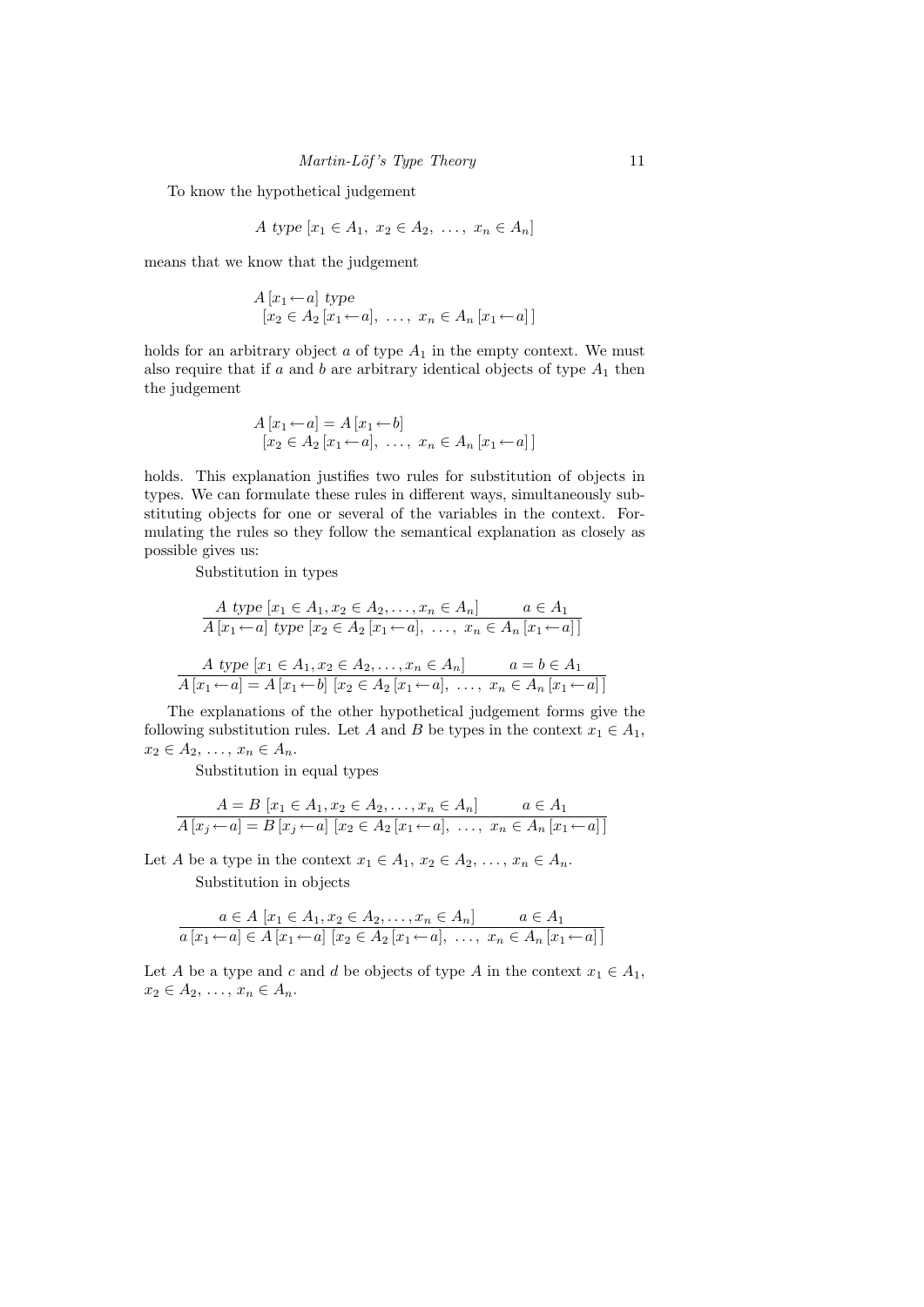Substitution in equal objects

$$
\frac{c = d \in A \ [x_1 \in A_1, x_2 \in A_2, \dots, x_n \in A_n]}{c \ [x_1 \leftarrow a] = d \ [x_1 \leftarrow a] \in A \ [x_1 \leftarrow a] \ [x_2 \in A_2 \ [x_1 \leftarrow a], \dots, \ x_n \in A_n \ [x_1 \leftarrow a] \right]}
$$

The explanations of the hypothetical judgement forms justifies the following rule for introducing assumptions.

Assumption

$$
A_1 \text{ type } A_2 \text{ type } [x_1 \in A_1] \n\vdots A_n \text{ type } [x_1 \in A_1, \dots, x_{n-1} \in A_{n-1}] \nA \text{ type } [x_1 \in A_1, \dots, x_{n-1} \in A_{n-1}, x_n \in A_n] \n x \in A [x_1 \in A_1, \dots, x_n \in A_n, x \in A]
$$

In this rule all premises are explicit. In order to make the rules shorter and more comprehensible we will often leave out that part of the context which is the same in the conclusion and each premise.

The rules given in the previous section without assumptions could be justified also for hypothetical judgements.

#### 3.3 Function types

One of the basic ways to form a new type from old ones is to form a function type. So, if we we have a type A and a family B of types over A, we want to form the dependent function type  $(x \in A)B$  of functions from A to B. In order to do this, we must explain what it means to be an object of type  $(x \in A)B$  and what it means for two objects of type  $(x \in A)B$  to be identical. The function type is explained in terms of application.

To know that an object c is of type  $(x \in A)B$  means that we know that when we apply it to an arbitrary object  $a$  of type  $A$  we get an object  $c(a)$ in  $B[x \leftarrow a]$  and that we get identical objects in  $B[x \leftarrow a]$  when we apply it to identical objects  $a$  and  $b$  of  $A$ .

That two objects c and d of  $(x \in A)B$  are identical means that when we apply them on an arbitrary object  $a$  of type  $A$  we get identical objects of type  $B[x \leftarrow a]$ .

Since we now have explained what it means to be an object of a function type and the conditions for two objects of a function type to be equal, we can justify the rule for forming the function type.

Function type

$$
\frac{A \text{ type}}{(x \in A)B \text{ type } [x \in A]}
$$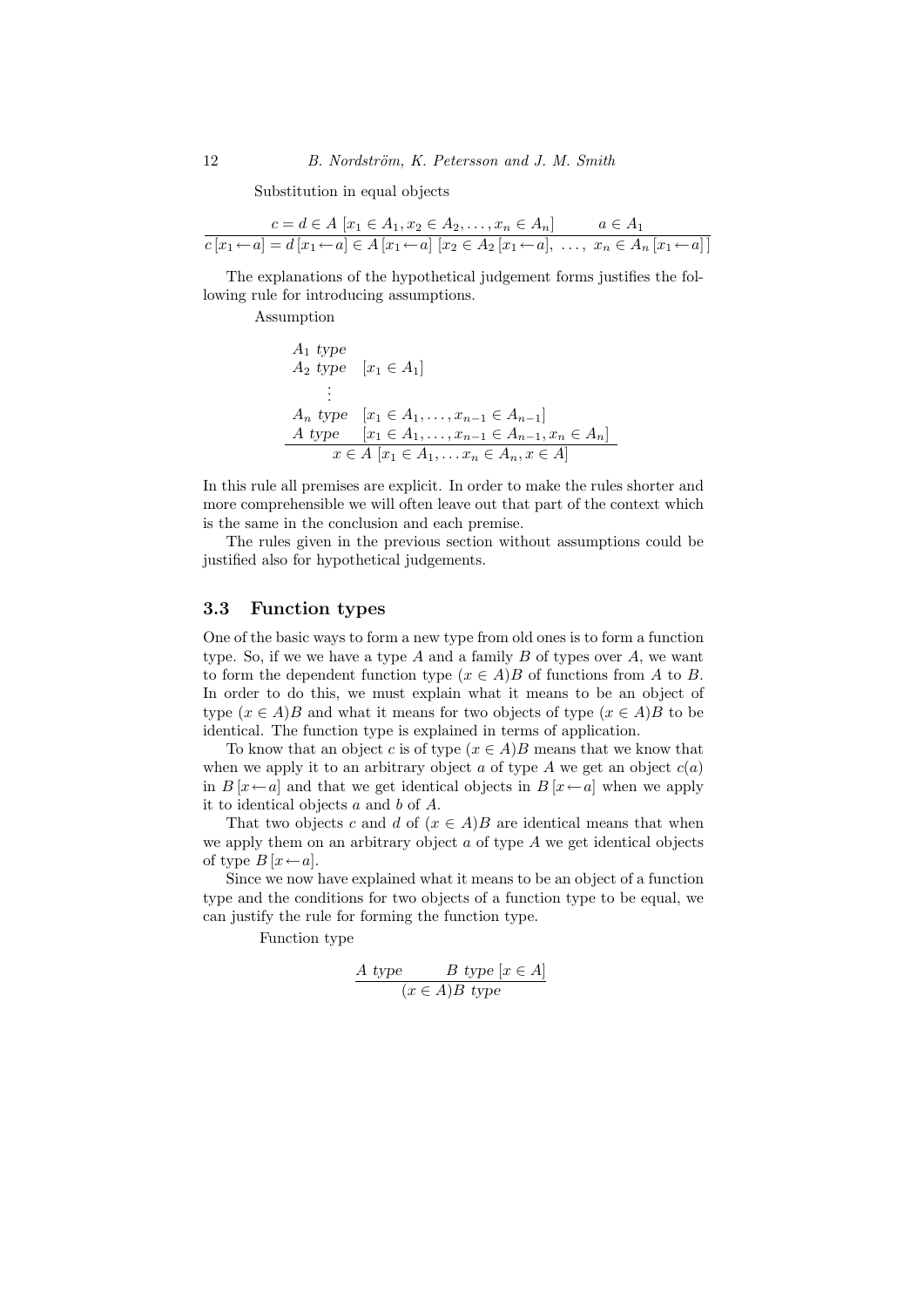We also obtain the rule for forming equal function types.

Equal function types

$$
\frac{A = A' \qquad B = B' [x \in A]}{(x \in A)B = (x \in A')B'}
$$

We will use the abbreviation  $(A)B$  for  $(x \in A)B$  when B does not depend on x. We will also write  $(x \in A; y \in B)C$  instead of  $(x \in A)(y \in B)C$  and  $(x, y \in A)B$  instead of  $(x \in A; y \in A)C$ .

We can also justify the following two rules for application

Application

$$
\frac{c \in (x \in A)B \qquad a \in B}{c(a) \in B [x \leftarrow a]} \qquad \qquad \frac{c \in (x \in A)B \qquad a = b \in A}{c(a) = c(b) \in B [x \leftarrow a]}
$$

We also have the following rules for showing that two functions are equal.

Application

$$
\frac{c = d \in (x \in A)B \qquad a \in A}{c(a) = d(a) \in B [x \leftarrow a]}
$$

Extensionality

$$
\frac{c \in (x \in A)B \quad d \in (x \in A)B \quad c(x) = d(x) \in B \ [x \in A]}{c = d \in (x \in A)B}
$$

 $x$  must occur free neither in  $c$  nor in  $d$ 

Instead of writing repeated applications as  $c(a_1)(a_2)\cdots(a_n)$  we will use the simpler form  $c(a_1, a_2, \ldots, a_n)$ .

One fundamental way to introduce a function is to abstract a variable from an expression:

Abstraction

$$
b \in B \ [x \in A]
$$

$$
(\lceil x \rceil b) \in (x \in A)B
$$

We will write repeated abstractions as  $[x_1, x_2, \ldots, x_n]$  and also exclude the outermost parentheses when there is no risk of confusion.

How do we know that this rule is correct, i.e. how do we know that  $[x]b$ is a function of the type  $(x \in A)B$ ? By the semantics of function types, we must know that when we apply [x]b of type  $(x \in A)B$  on an object a of type A, then we get an object of type  $B[x \leftarrow a]$ ; the explanation is by β-conversion: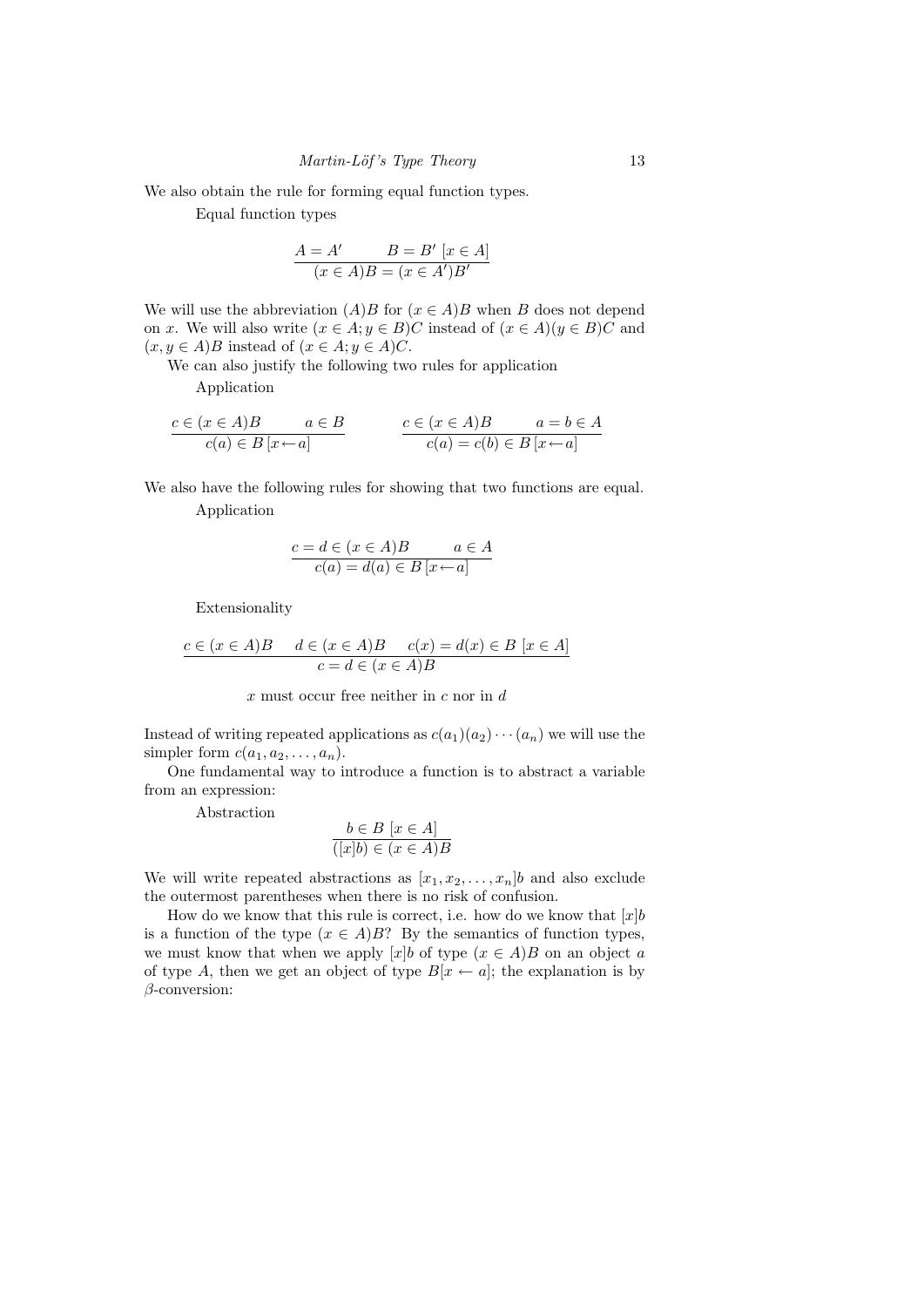β-conversion

$$
a \in A \qquad b \in B \ [x \in A]
$$

$$
\overline{([x]b)(a) = b \ [x \leftarrow a] \in B \ [x \leftarrow a]}
$$

We must also know that when we apply an abstraction  $[x]_b$ , where  $b \in$ B  $[x \in A]$ , on two identical objects  $a_1$  and  $a_2$  of type A, then we get identical results of type  $B[x \leftarrow a]$  as results. We can see this in the following way. By β-conversion we know that  $([x]b)(a_1) = b[x \leftarrow a_1] \in B[x \leftarrow a_1]$ and  $([x]b)(a_2) = b[x \leftarrow a_2] \in B[x \leftarrow a_2]$ . By the meaning of the judgements B type  $[x \in A]$  and  $b \in B$   $[x \in A]$  we know that  $B[x \leftarrow a_1] = B[x \leftarrow a_2]$ and that  $b[x \leftarrow a_1] = b[x \leftarrow a_2] \in B[x \leftarrow a_1]$ . Hence, by symmetry and transitivity, we get  $([x]b)(a_1) = ([x]b(a_2) \in B[x \leftarrow a_1]$  from  $a_1 = a_2 \in A$ .

To summarize: to be an object f in a functional type  $(x \in A)B$  means that it is possible to make an application  $f(a)$  if  $a \in A$ . Then by looking at  $\beta$ -conversion as the definition of what it means to apply an abstracted expression to an object it is possible to give a meaning to an abstracted expression. Hence, application is more primitive then abstraction on this type level. Later we will see that for the set of functions, the situation is different.

By the rules we have introduced, we can derive the rules

 $\eta$ -conversion

$$
c \in (x \in A)B
$$

$$
([x]c(x)) = c \in (x \in A)B
$$

 $x$  must not occur free in  $c$ 

ξ-rule

$$
b = d \in B \ [x \in A]
$$

$$
\overline{[x]b} = \overline{[x]d} \in (x \in A)B
$$

#### 3.4 The type Set

The objects in the type Set consist of inductively defined sets. In order to explain a type we have to explain what it means to be an object in it and what it means for two such objects to be the same. So, to know that Set is a type we must explain what a set is and what it means for two sets to be the same: to know that  $A$  is an object in Set (or equivalently that  $A$  is a set) is to know how to form canonical elements in  $A$  and when two canonical elements are equal. A canonical element is an element on constructor form; examples are zero and the successor function for natural numbers.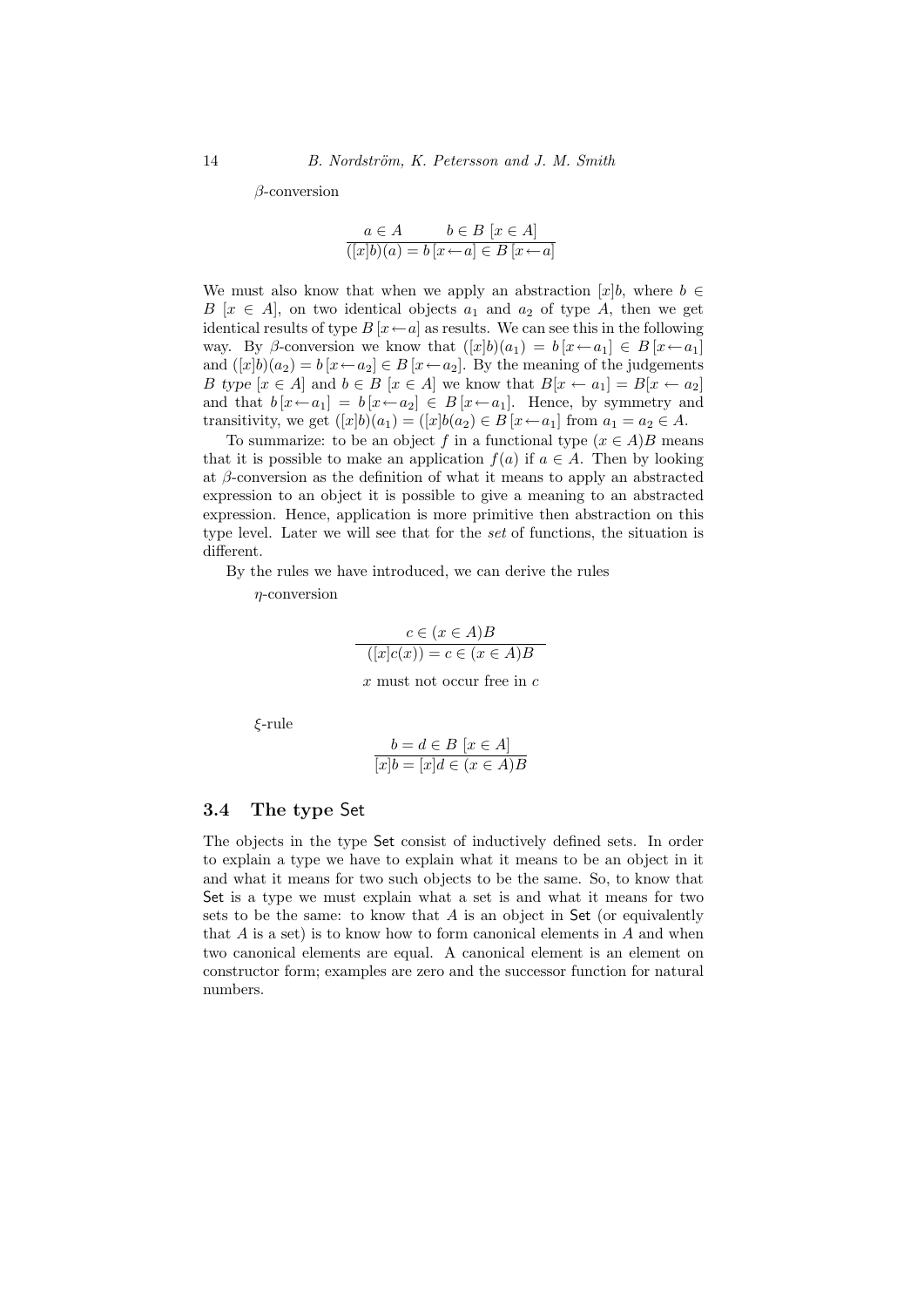Two sets are the same if an element of one of the sets is also an element of the other and if two equal elements of one of the sets are also equal elements of the other.

This explanation justifies the following rule

Set-formation

Set type

If we have a set A we may form a type  $El(A)$  whose objects are the elements of the set A:

El-formation

$$
\frac{A:\mathsf{Set}}{El(A) \; type}
$$

Notice that it is required that the sets are built up inductively: we know exactly in what ways we can build up the elements in the set and different ways corresponding to different constructors. As an example, for the ordinary definition of natural numbers, there are precisely two ways of building up elements, one using zero and the other one using the successor function. This is in contrast with types which in general are not built up inductively. For instance, the type Set can obviously not be defined inductively. It is always possible to introduce new sets (i.e. objects in Set). The concept of type is open; it is possible to add more types to the language, for instance by adding a new object  $A$  to Set gives the new type  $E(A)$ ).

In the sequel, we will often write A instead of  $El(A)$  since it will always be clear from the context if  $A$  stands for the set  $A$  or the type of elements of A.

#### 3.5 Definitions

Most of the generality and usefulness of the language comes from the possibilities of introducing new constants. It is in this way that we can introduce the usual mathematical objects like natural numbers, integers, functions, tuples etc. It is also possible to introduce more complicated inductive sets like sets for proof objects: it is in this way rules and axioms of a theory is represented in the framework.

A distinction is made between primitive and defined constants. The value of a primitive constant is the constant itself. So, the constant has only a type and not a definition; instead it gets its meaning by the semantics of the theory. Such a constant is also called a constructor. Examples of primitive constants are N, succ and 0; they can be introduced by the following declarations:

$$
\mathsf{N} \quad \in \quad \mathsf{Set}
$$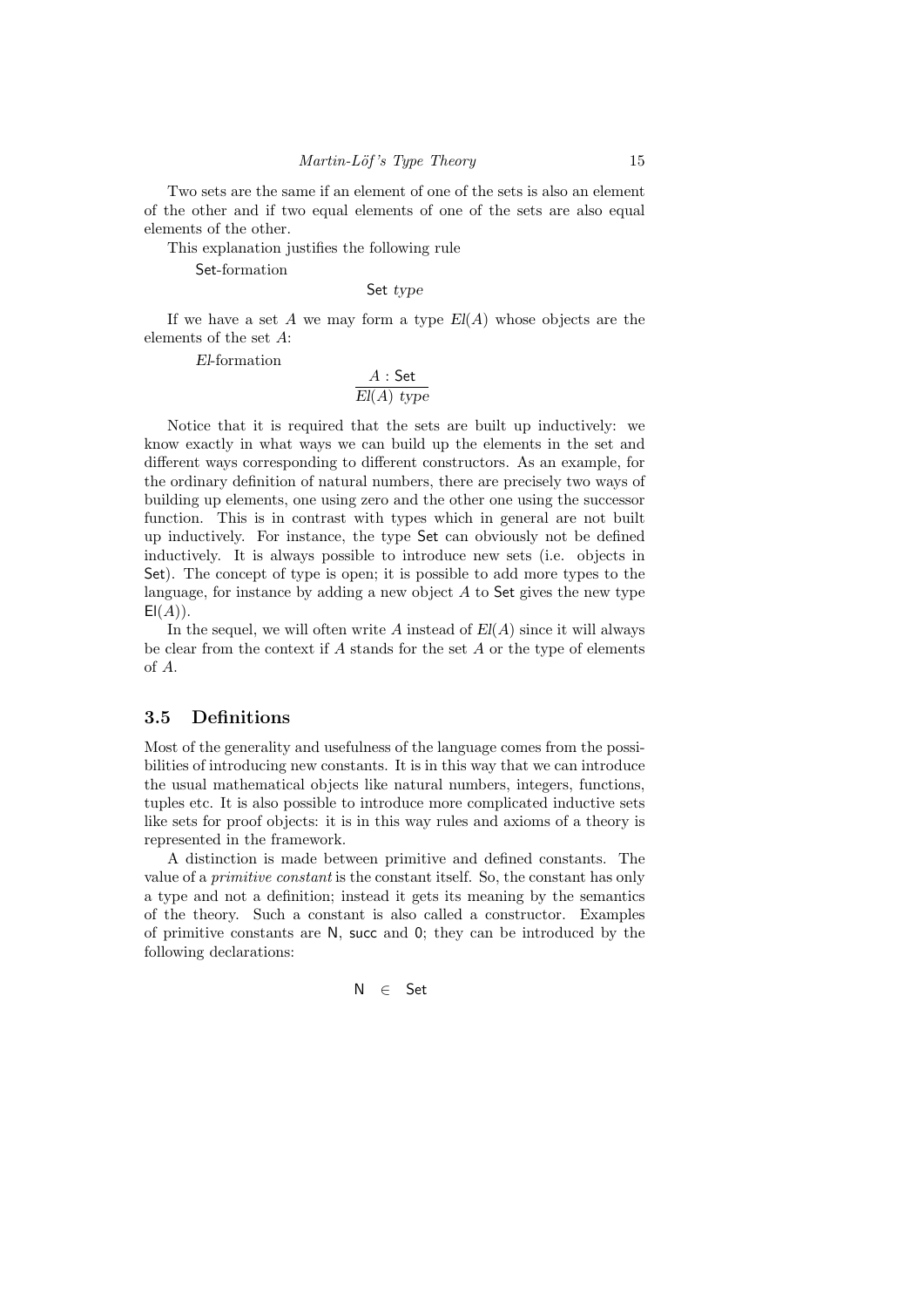$$
\begin{array}{rcl} \mathsf{succ} & \in & \mathsf{N} \rightarrow \mathsf{N} \\ \mathsf{0} & \in & \mathsf{N} \end{array}
$$

A defined constant is defined in terms of other objects. When we apply a defined constant to all its arguments in an empty context, for instance,  $c(e_1, \ldots, e_n)$ , then we get an expression which is a definiendum, that is, an expression which computes in one step to its definiens (which is a well-typed object).

A defined constant can either be explicitly or implicitly defined. We declare an *explicitly defined constant c* by giving it as an abbreviation of an object  $a$  in a type  $A$ :

$$
c = a \in A
$$

For instance, we can make the following explicit definitions:

$$
1 = \text{succ}(0) \in \mathbb{N}
$$
  
\n
$$
I_{\mathbb{N}} = [x]x \in \mathbb{N} \to \mathbb{N}
$$
  
\n
$$
I = [A, x]x \in (A \in \text{Set}; A)A
$$

The last example is the monomorphic identity function which when applied to an arbitrary set  $A$  yields the identity function on  $A$ . It is easy to see if an explicit definition is correct: you just check that the definiens is an object in the correct type.

We declare an *implicitly defined constant* by showing what definiens it has when we apply it to its arguments. This is done by pattern-matching and the definition may be recursive. Since it is not decidable if an expression defined by pattern-matching on a set really defines a value for each element of the set, the correctness of an implicit definition is in general a semantical issue. We must be sure that all well-typed expressions of the form  $c(e_1, \ldots, e_n)$  is a definiendum with a unique well-typed definiens. Here are two examples, addition and the operator for primitive recursion in arithmetic:

$$
+ \in \mathsf{N} \to \mathsf{N} \to \mathsf{N}
$$
  
+ (0, y) = y  
+ (succ(x), y) = succ(+ (x, y))  
natrec  $\in \mathsf{N} \to (\mathsf{N} \to \mathsf{N} \to \mathsf{N}) \to \mathsf{N} \to \mathsf{N}$   
natree $(d, e, \mathsf{succ}(a)) = d$   
natrec $(d, e, \mathsf{succ}(a)) = e(a, \mathsf{natree}(d, e, a))$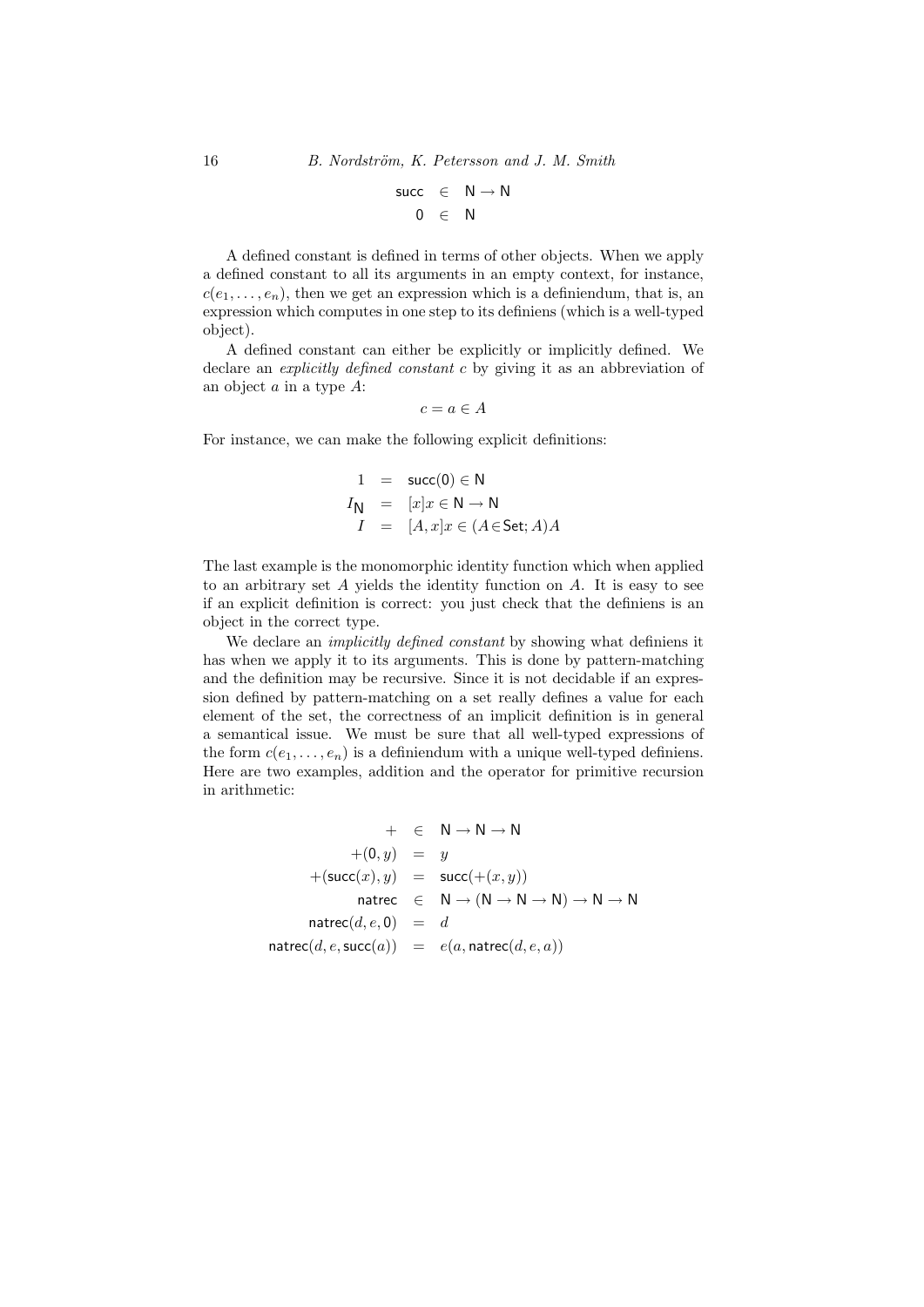## 4 Propositional logic

Type theory can be used as a logical framework, that is, it can be used to represent different theories. In general, a theory is presented by a list of typings

$$
c_1 \in A_1, \ldots, \ c_n \in A_n
$$

where  $c_1, \ldots, c_n$  are new primitive constants, and a list of definitions

$$
d_1 = e_1 \in B_1, \dots, d_m = e_m \in A_m
$$

where  $d_1, \ldots, d_m$  are new defined constants.

The basic types of Martin-Löf's type theory are Set and the types of elements of the particular sets we introduce. In the next section we will give a number of examples of sets, but first we use the idea of propositions as sets to express that propositional logic with conjunction and implication; the other connectives can be introduced in the same way. When viewed as the type of propositions, the semantics of Set can be seen as the constructive explanation of propositions: a proposition is defined by laying down what counts as a direct (or canonical) proof of it; or differently expressed: a proposition is defined by its introduction rules. Given a proposition  $A$ , that is, an object of the type Set, then  $El(A)$  is the type of proofs of A. From the semantics of sets we get that two proofs are the same if they have the same form and identical parts; we also get that two propositions are the same if a proof of one of the propositions is also a proof of the other and if identical proofs of one of the propositions are also identical proofs of the other.

The primitive constant  $\&$  for conjunction is introduced by the following declaration

$$
\&\in(\mathsf{Set};\mathsf{Set})\mathsf{Set}
$$

From this declaration we obtain, by repeated function application, the clause for conjunction in the usual inductive definition of formulas in the propositional calculus:

& -formation

$$
\cfrac{A\in\mathsf{Set}}{A\&B\in\mathsf{Set}}
$$

where we have used infix notation, that is, we have written  $A\&B$  instead of  $\&(A,B)$ .

We must now define what counts as a proof of a conjunction, and that is done by the following declaration of the primitive constant  $\&i>I$ .

$$
\& I \in (A, B \in \mathsf{Set}; A; B)A \& B
$$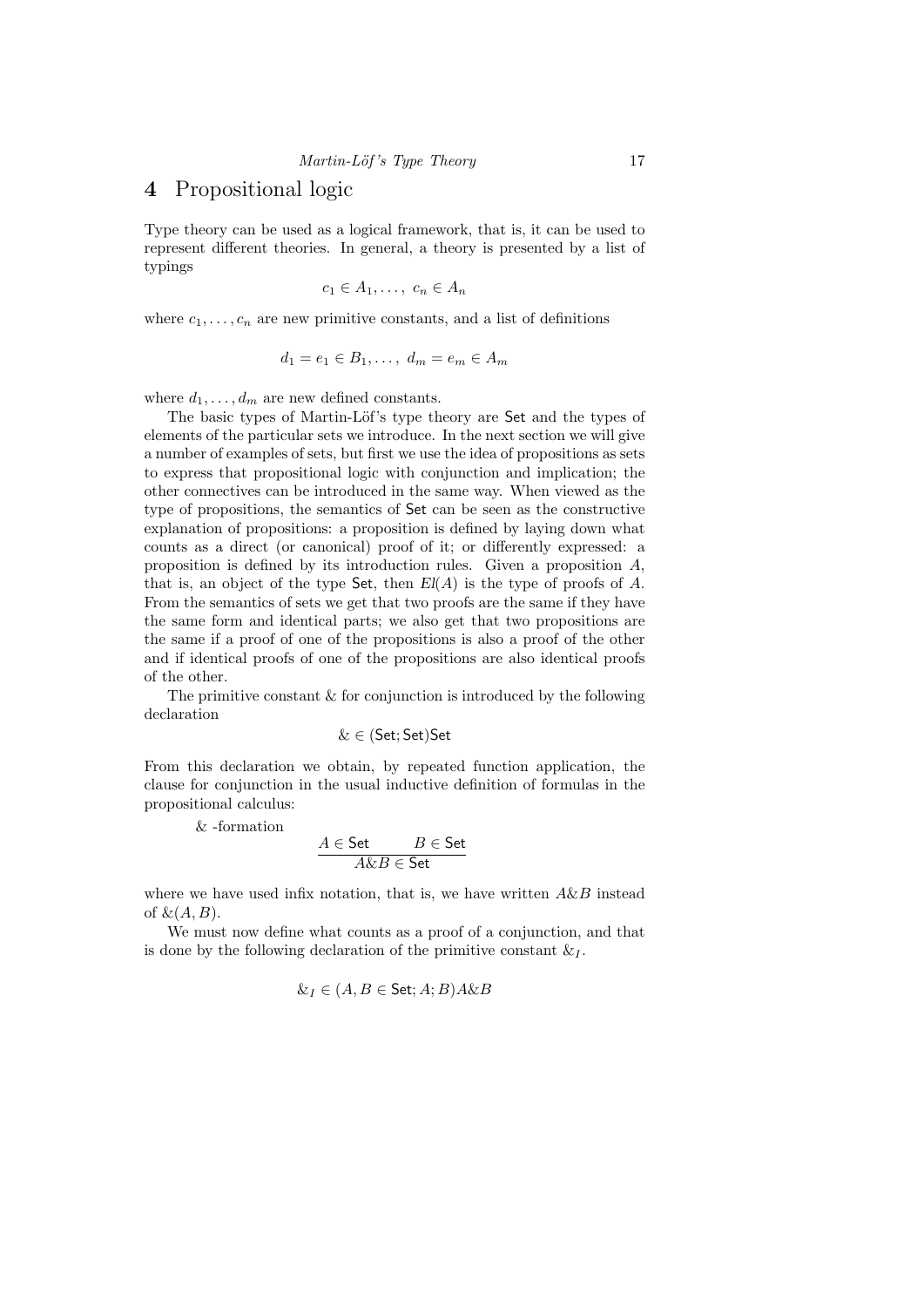This declaration is the inductive definition of the set  $\&(A, B)$ , that is, all elements in the set is equal to an element of the form  $\& I(A, B, a, b)$ , where A and B are sets and  $a \in A$  and  $b \in B$ . A proof of the syntactical form  $\&L(A, B, a, b)$  is called a *canonical proof* of  $A\&B$ .

By function application, we obtain the introduction rule for conjunction from the declaration of  $\&i>I$ .

& -introduction

$$
\cfrac{A \in \mathsf{Set} \qquad B \in \mathsf{Set} \qquad a \in A \qquad b \in B}{\& I(A, B, a, b) \in A \& B}
$$

To obtain the two elimination rules for conjunction, we introduce the two defined constants

$$
\&_{E1} \in (A, B \in \mathsf{Set}; A \& B)A
$$

and

$$
\&_{E2} \in (A, B \in \mathsf{Set}; A \& B)B
$$

by the defining equations

$$
\&_{E1}(A, B, \&_I(A, B, a, b)) = a \in A
$$

and

$$
\&_{E2}(A, B, \&_I(A, B, a, b)) = b \in B
$$

respectively. Notice that it is the definition of the constants which justifies their typings. To see that the typing of  $\&E_{E1}$  is correct, assume that A and B are sets, and that  $p \in A\&B$ . We must then show that  $\&E_1(A, B, p)$ is an element in A. But since  $p \in A\&B$ , we know that p is equal to an element of the form  $\&i I(A, B, a, b)$ , where  $a \in A$  and  $b \in B$ . But then we have that  $\&E_1(A, B, p) = \&E_1(A, B, \&I(A, B, a, b))$  which is equal to a by the defining equation of  $\&E_{1}$ .

From the typings of  $\&E_{E1}$  and  $\&E_{E2}$  we obtain, by function application, the elimination rules for conjunction:

& -elimination 1

$$
\cfrac{A \in \mathsf{Set} \qquad B \in \mathsf{Set} \qquad c \in A \& B}{\&_{E1}(A, B, c) \in A}
$$

and

& -elimination 2

$$
\cfrac{A \in \mathsf{Set} \qquad B \in \mathsf{Set} \qquad c \in A \& B}{\& E_2(A, B, c) \in B}
$$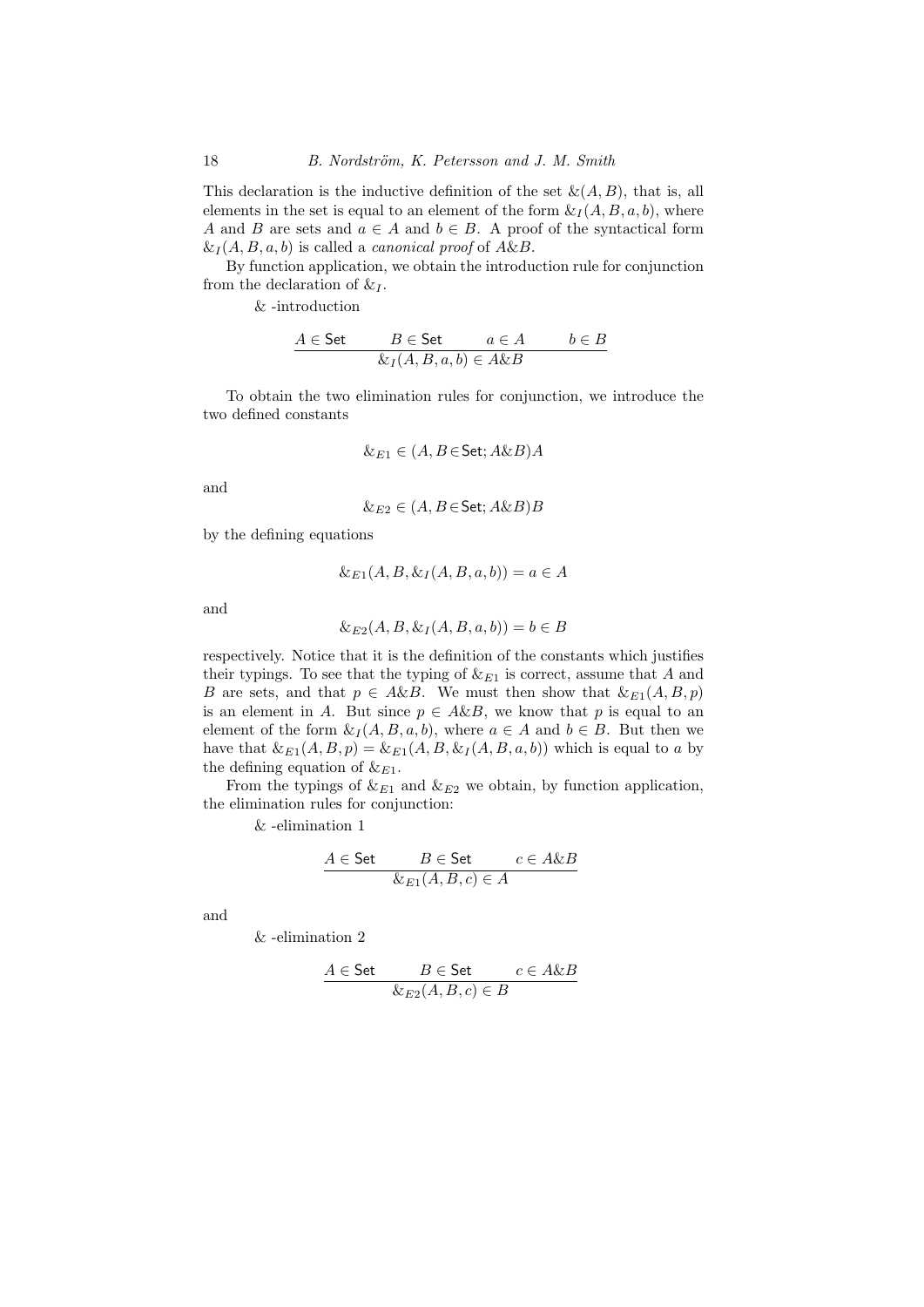The defining equations for  $\&E_{1}$  and  $\&E_{2}$  correspond to Prawitz' reduction rules in natural deduction:

$$
\begin{array}{c}\n\vdots \\
\hline\n\frac{A}{A \& B}\n\end{array} = \begin{array}{c}\n\vdots \\
\hline\n\end{array}
$$

and

$$
\begin{array}{c}\n\vdots \\
\hline\nB \\
\hline\n\frac{A \& B}{B}\n\end{array} = \begin{array}{c}\n\vdots \\
\hline\nB\n\end{array}
$$

respectively. Notice the role which these rules play here. They are used to justify the correctness, that is, the well typings of the elimination rules. The elimination rules are looked upon as methods which can be executed, and it is the reduction rules which defines the execution of the elimination rules.

The primitive constant ⊃ for implication is introduced by the declaration

$$
\supset \, \in \, (\mathsf{Set};\mathsf{Set}) \mathsf{Set}
$$

As for conjunction, we obtain from this declaration the clause for implication in the inductive definition of formulas in the propositional calculus:

⊃ -formation

$$
\cfrac{A\in\mathsf{Set}}{A\supset B\in\mathsf{Set}}
$$

A canonical proof of an implication is formed by the primitive constant  $\supset_I$ , declared by

$$
\supset_I \in (A, B \in \mathsf{Set}; (A)B)A \supset B
$$

By function application, the introduction rule for implication is obtained from the declaration of  $\supset_I$ :

⊃ -introduction

$$
A \in \mathsf{Set} \qquad B \in \mathsf{Set} \qquad b(x) \in B \ [x \in A]
$$
  

$$
\supset_I (A, B, b) \in A \supset B
$$

So, to get a canonical proof of  $A \supset B$  we must have a function b which when applied on a proof of  $A$  gives a proof of  $B$ , and the proof then obtained is  $\supset_I (A, B, b)$ .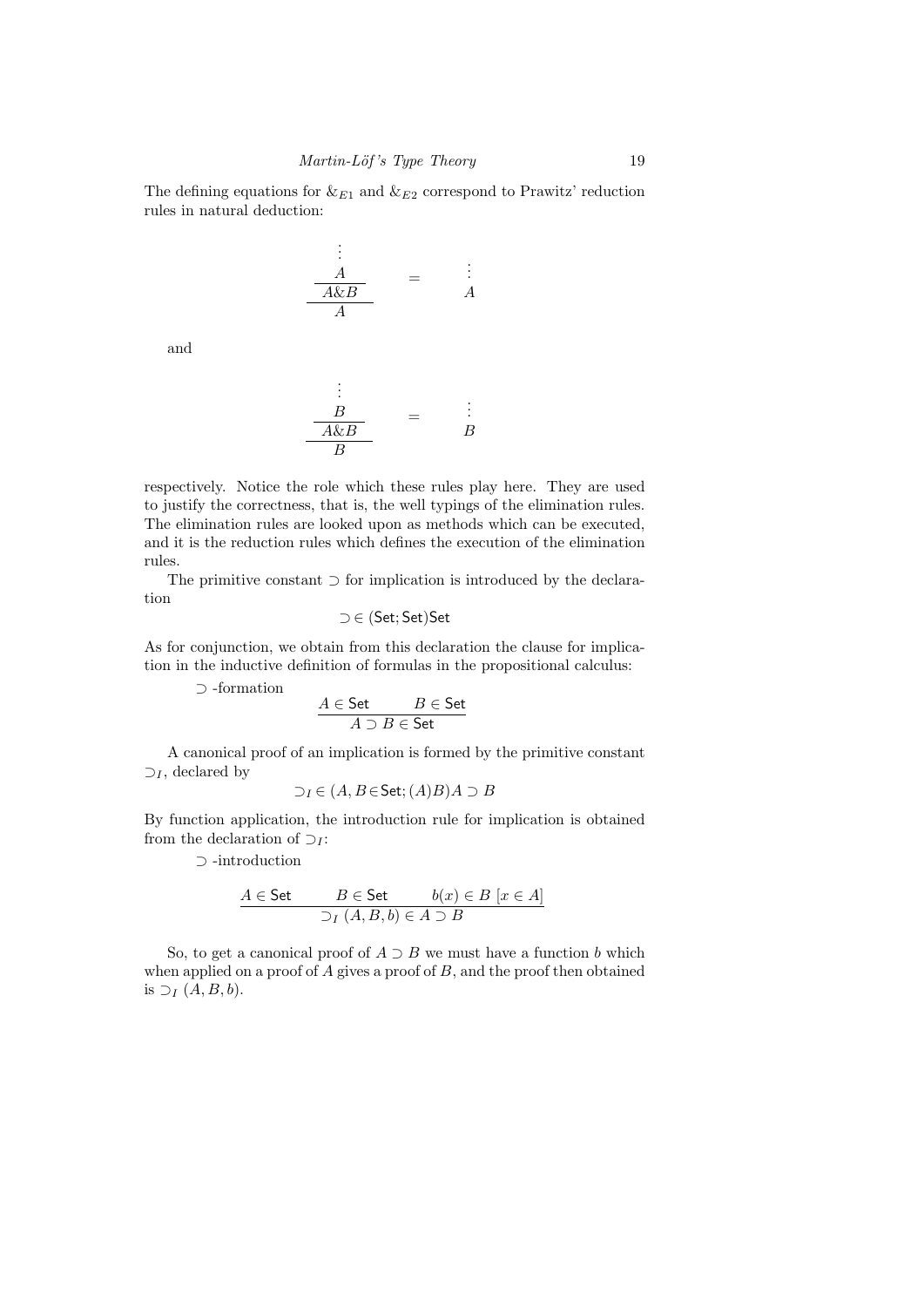To obtain modus ponens, the elimination rule for ⊃, we introduce the defined constant

$$
\supset_{E} \in (A, B \in \mathsf{Set}; A \supset B; A)B
$$

which is defined by the equation

$$
\supset_E (A, B, \supset_I (A, B, b, a)) = b(a) \in B
$$

In the same way as for conjunction, we can use this definition to show that  $\supset_E$  is well-typed.

The defining equation corresponds to the reduction rule

$$
\begin{array}{ccc}\nA & & & \vdots \\
\vdots & & \vdots \\
B & \vdots & & \vdots \\
\hline\nA \supset B & A & & \vdots \\
B & & & B\n\end{array}
$$

By function application, we obtain from the typing of  $\supset_E$ 

⊃ -elimination

$$
\cfrac{A \in \mathsf{Set} \qquad \qquad B \in \mathsf{Set} \qquad \qquad b \in A \supset B \qquad \qquad a \in A}{\sum_E (A, B, b, a) \in B}
$$

## 5 Set theory

We will in this section introduce a theory of sets with natural numbers, lists, functions, etc. which could be used when specifying and implementing computer programs. We will also show how this theory is represented in the type theory framework.

When defining a set, we first introduce a primitive constant for the set and then give the primitive constants for the constructors, which express the different ways elements of the set can be constructed. The typing rule for constant denoting the set is called the formation rule of the set and the typing rules for the constructors are called the *introduction rules*. Finally, we introduce a selector as an implicitly defined constant to express the induction principle of the set; the selector is defined by pattern-matching and may be recursive. The type rule for the selector is called the elimination rule and the defining equations are called *equality rules*.

Given the introduction rules, it is possible to mechanically derive the elimination rule and the equality rules for a set; how this can be done have been investigated by Martin-Löf [29], Backhouse [2], Coquand and Paulin [9], and Dybjer[14].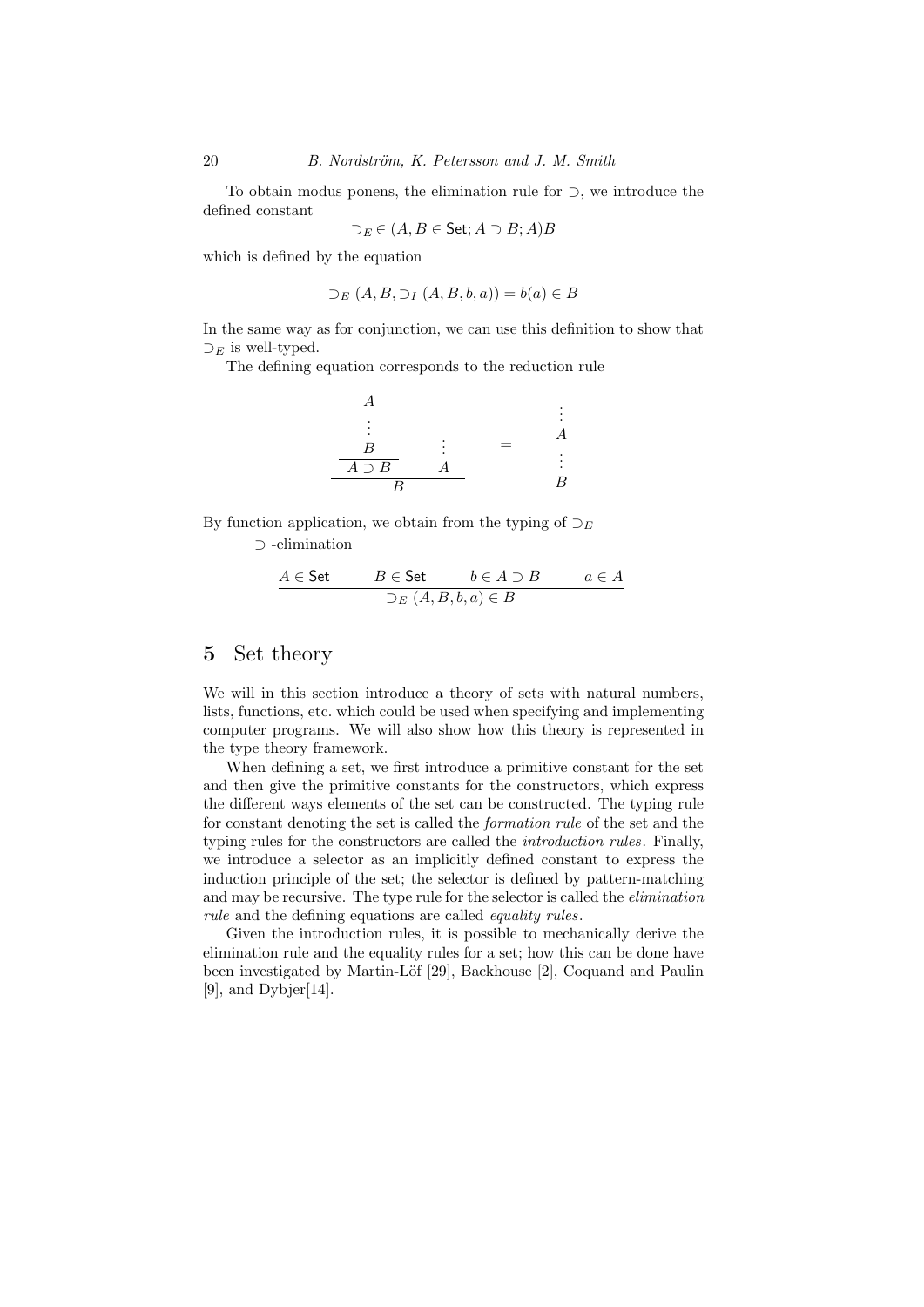## 5.1 The set of Boolean values

The set of Boolean values is an example of an enumeration set. The values of an enumeration set are exactly the same as the constructors of the set and all constructors yield different elements. For the Booleans this means that there are two ways of forming an element and therefore also two constructors; true and false. Since we have given the elements of the set and their equality, we can introduce a constant for the set and make the type declaration

Bool ∈ Set

We can also declare the types of the constructor constants

$$
\mathsf{true} \in \mathsf{Bool}
$$
  

$$
\mathsf{false} \in \mathsf{Bool}
$$

The principal selector constant of an enumeration set is a function that performs case analysis on Boolean values. For the Booleans we introduce the if constant with the type

$$
\mathsf{if} \in (C \in (\mathsf{Bool})\mathsf{Set}; b \in \mathsf{Bool}; C(\mathsf{true}); C(\mathsf{false}))\, C(b)
$$

and the defining equations

$$
if(C, true, a, b) = a
$$

$$
if(C, false, a, b) = b
$$

In these two definitional equalities we have omitted the types since they can be obtained immediately from the typing of if. In the sequel, we will often write just  $a = b$  instead of  $a = b \in A$  when the type A is clear from the context.

## 5.2 The empty set

To introduce the empty set, {}, we just define a set with no constructors at all. First we make a type declaration for the set

$$
\{\}\in\mathsf{Set}
$$

Since there are no constructors we immediately define the selector case and its type by the declaration

$$
case \in (C \in (\{\})\mathsf{Set}; a \in \{\})\,C(a)
$$

The empty set corresponds to the absurd proposition and the selector corresponds to the natural deduction rule for absurdity

$$
\frac{\perp \text{ true}}{C \text{ true}}
$$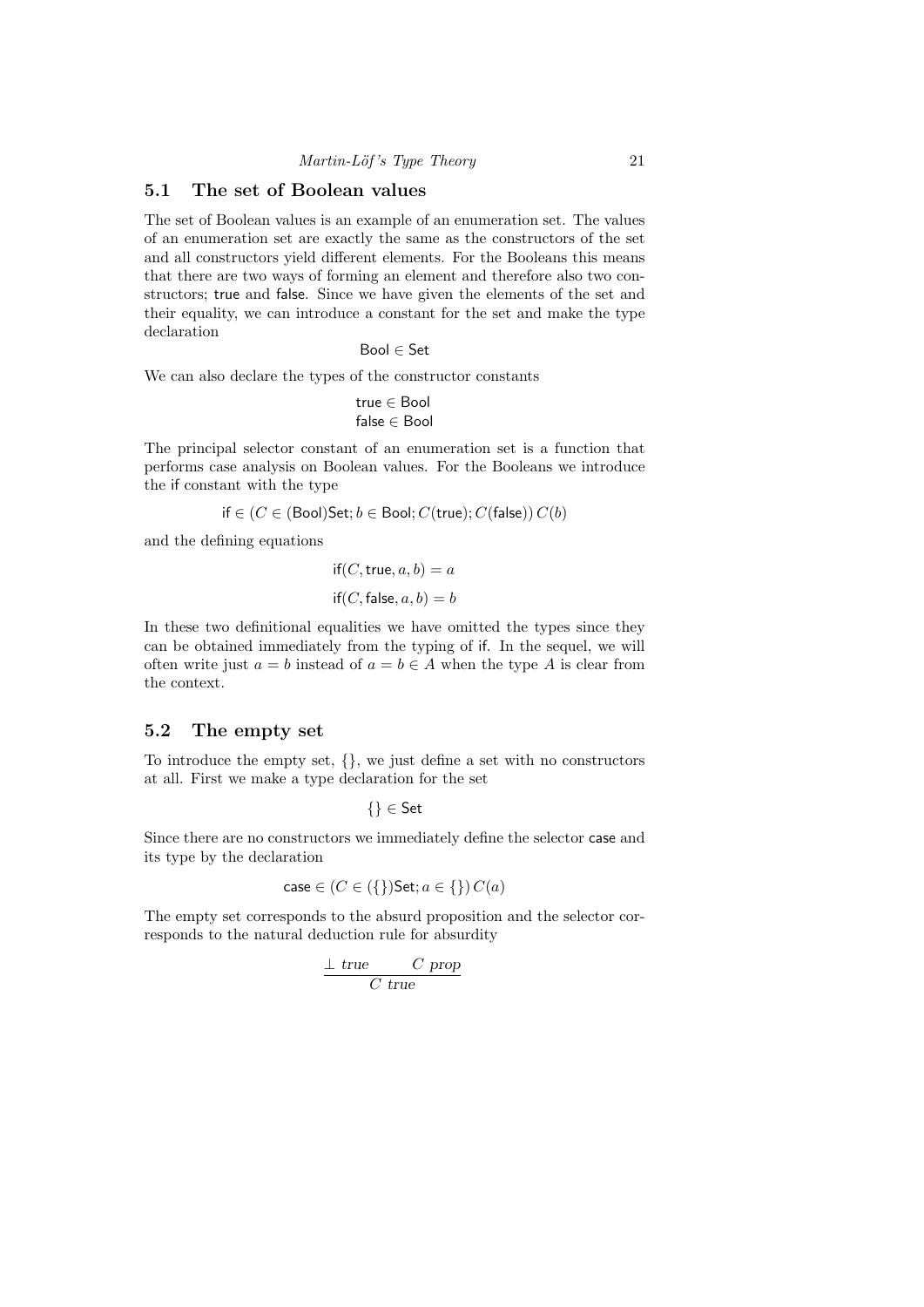#### 5.3 The set of natural numbers

In order to introduce the set of natural numbers, N, we must give the rules for forming all the natural numbers as well as all the rules for forming two equal natural numbers. These are the introduction rules for natural numbers.

There are two ways of forming natural numbers, 0 is a natural number and if n is a natural number then  $succ(n)$  is a natural number. There are also two corresponding ways of forming equal natural numbers, the natural number 0 is equal to 0 and if the natural number  $n$  is equal to  $m$ , then  $succ(n)$  is equal to succ(m). So we have explained the meaning of the natural numbers as a set, and can therefore make the type declaration

N ∈ Set

and form the introduction rules for the natural numbers, by declaring the types of the constructor constants 0 and succ

```
0 \in N
```

```
succ \in (n \in \mathbb{N}) N
```
The general rules in the framework makes it possible to give the introduction rules in this simple form.

We will introduce a very general form of selector for natural numbers, natrec, as a defined constant. It could be used both for expressing elements by primitive recursion and proving properties by induction. The functional constant natrec takes four arguments; the first is a family of sets that determines the set which the result belongs to, the second and third are the results for the zero and successor case, respectively, and the fourth argument, finally, is the natural number which is the principal argument of the selector. Formally, the type of natrec is

$$
\begin{array}{ll}\texttt{matrec} \in & (C \in (\mathsf{N}) \texttt{Set};\\ & d \in C(\mathsf{0});\\ & e \in (x \in \mathsf{N}; y \in C(x)) \, C(\texttt{succ}(x));\\ & n \in \mathsf{N}) \\ & C(n)\end{array}
$$

The defining equations for the natrec constant are

$$
\begin{aligned} \mathsf{matrec}(C,d,e,\mathsf{0})&=d\\ \mathsf{natrec}(C,d,e,\mathsf{succ}(m))&=e(n,\mathsf{natrec}(C,d,e,m)) \end{aligned}
$$

The selector for natural numbers could, as we already mentioned, be used for introducing ordinary primitive recursive functions. Addition and multiplication could, for example, be introduced as two defined constants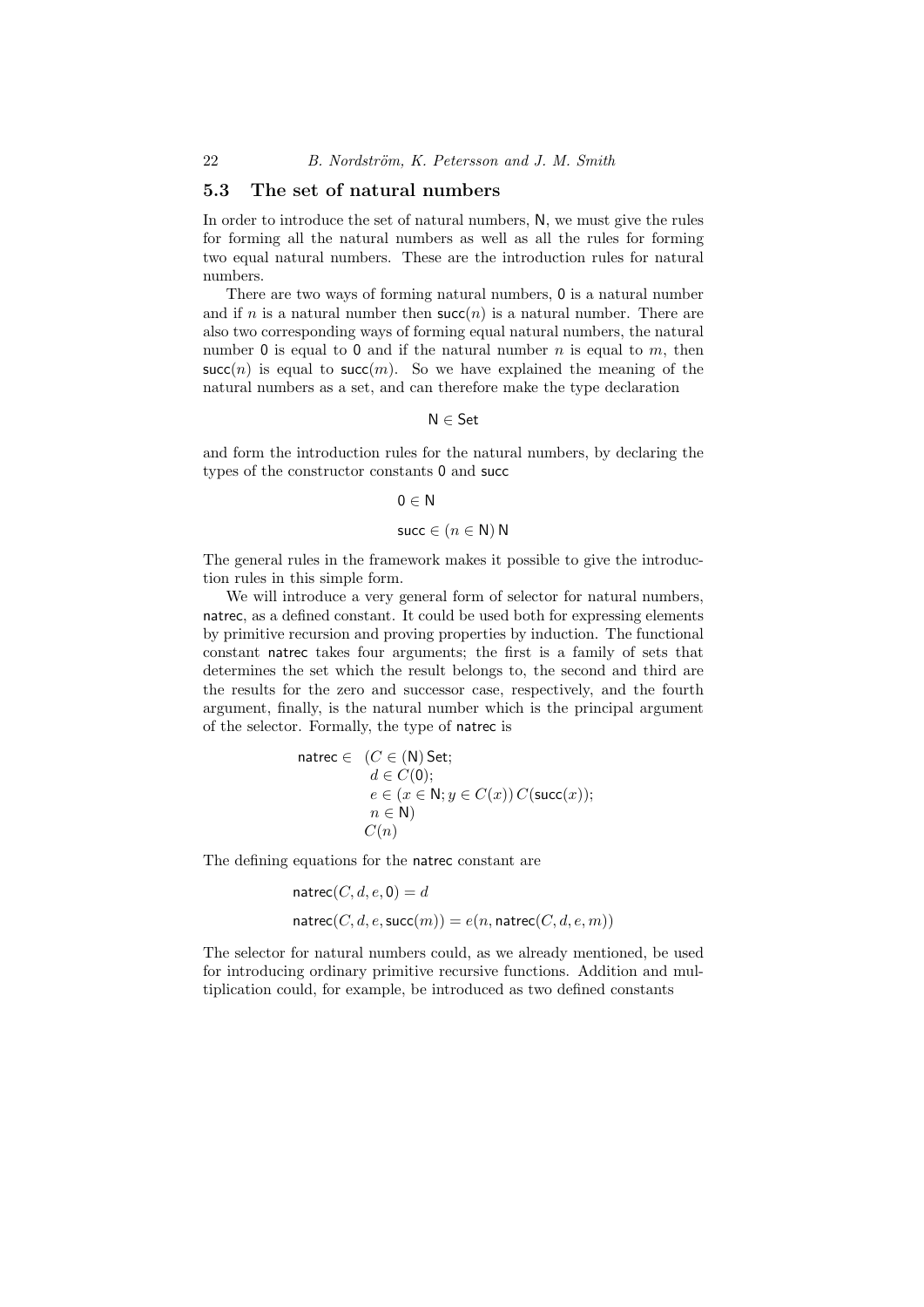| $Martin\text{-}Löf's Type Theory$ | 23 |
|-----------------------------------|----|
| $plus \in (N; N) N$               | 23 |
| $mult \in (N; N) N$               |    |

by the defining equations

$$
\begin{aligned} \text{plus}(m,n) = \text{natrec}([x]\mathsf{N},n,[x,y]\text{succ}(y),m) \\ \text{mult}(m,n) = \text{natrec}([x]\mathsf{N},\mathsf{0},[x,y]\text{plus}(y,n),m) \end{aligned}
$$

Using the rules for application together with the type and the definitional equalities for the constant natrec it is easy to derive the type of the right hand side of the equalities above as well as the following equalities for addition and multiplication:

$$
\begin{aligned}\n\text{plus}(0, n) &= n \in \mathbb{N} \quad [n \in \mathbb{N}] \\
\text{plus}(\text{succ}(m), n) &= \text{succ}(\text{plus}(m, n)) \in \mathbb{N} \quad [m \in \mathbb{N}, n \in \mathbb{N}] \\
\text{mult}(0, n) &= 0 \in \mathbb{N} \quad [n \in \mathbb{N}] \\
\text{mult}(\text{succ}(m), n) &= \text{plus}(\text{mult}(m, n), n) \in \mathbb{N} \quad [m \in \mathbb{N}, n \in \mathbb{N}]\n\end{aligned}
$$

In general, if we have a primitive recursive function  $f$  from  $N$  to  $A$ 

$$
f(0) = d
$$
  

$$
f(\mathsf{succ}(n)) = e(n, f(n))
$$

where  $d \in A$  and e is a function in  $(N; A)A$ , we can introduce it as a defined constant

$$
f' \in (\mathsf{N})A
$$

using the defining equation

$$
f'(n) = \text{natrec}([x]A, d', e', n)
$$

where  $d'$  and  $e'$  are functions in type theory which correspond to  $d$  and  $e$ in the definition of  $f$ .

The type of the constant natrec represents the usual elimination rule for natural numbers

$$
C(x) Set [x \in N]
$$
  
\n
$$
d \in C(0)
$$
  
\n
$$
e \in C(\text{succ}(x)) [x \in N, y \in C(x)]
$$
  
\n
$$
x \in N
$$
  
\n
$$
\text{natre}(C, d, e, x) \in C(x)
$$

which can be obtained by assuming the arguments and then apply the constant natrec on them. Note that, in the conclusion of the rule, the expression natrec $(C, d, e, x)$  contains the family C. This is a consequence of the explicit declaration of natrec in the framework.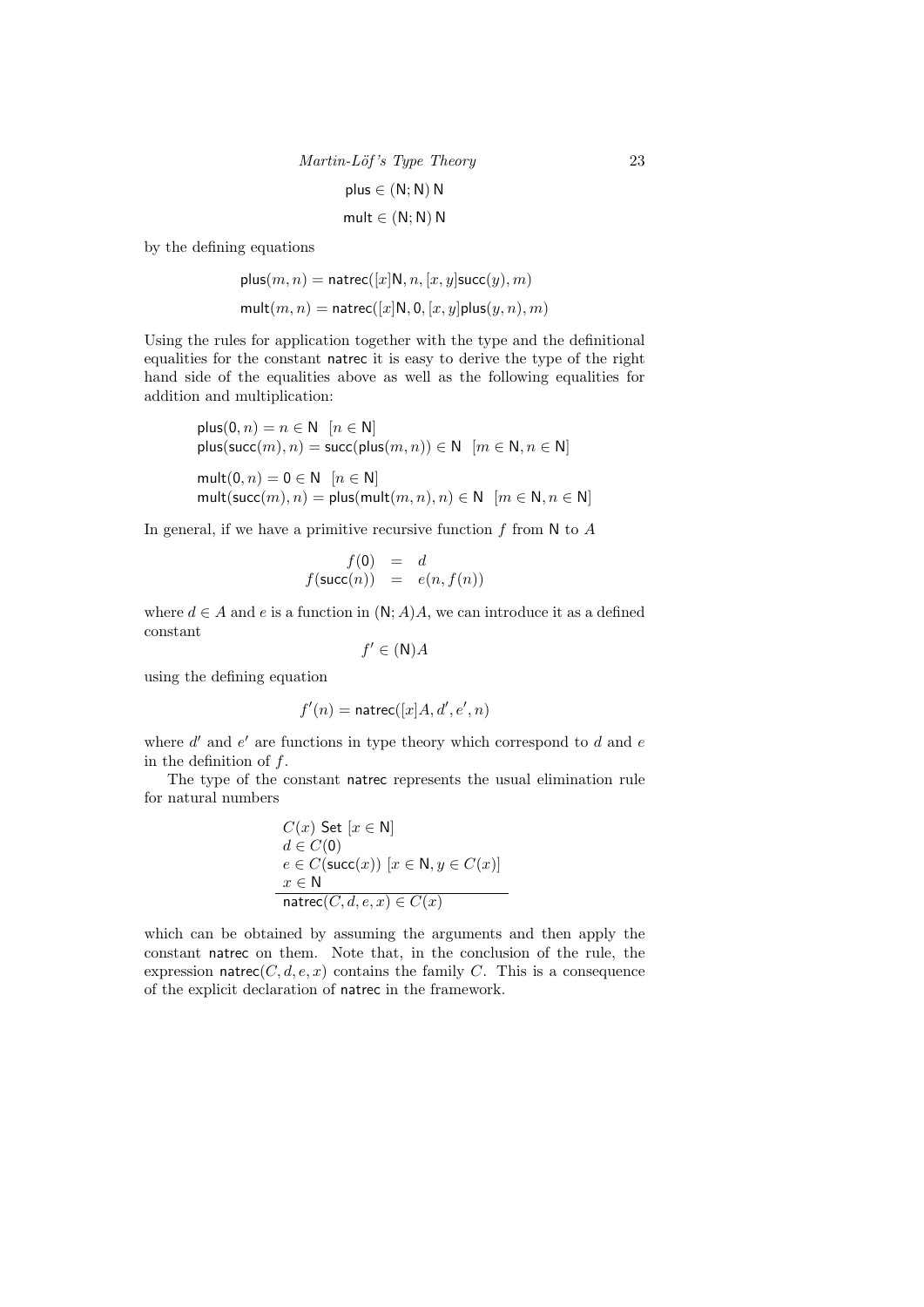## 5.4 The set of functions (Cartesian product of a family of sets)

We have already introduced the *type*  $(x \in A)B$  of functions from the type A to the type B. We need the corresponding set of functions from a set to another set. If we have a set  $A$  and a family of sets  $B$  over  $A$ , we can form the cartesian product of a family of sets, which is denoted  $\Pi(A, B)$ . The elements of this set are functions which when applied to an element a in A yield an element in  $B(a)$ . The elements of the set  $\Pi(A, B)$  are formed by applying the constructor  $\lambda$  to the sets A and B and an object of the corresponding function type.

The constant  $\Pi$  is introduced by the type declaration

$$
\Pi \in (A \in \mathsf{Set}; B \in (x \in A)\mathsf{Set})\mathsf{Set}
$$

and the constant  $\lambda$  by

$$
\lambda \in (A \in \mathsf{Set}; B \in (x \in A)\mathsf{Set}; f \in (x \in A)B)\,\Pi(A, B)
$$

These constant declarations correspond to the rules

$$
A \in \text{Set} \qquad B(x) \in \text{Set} \ [x \in A]
$$

$$
\Pi(A, B) \in \text{Set}
$$

$$
A \in \text{Set} \qquad B(x) \in \text{Set} \ [x \in A] \qquad f \in B(x) \ [x \in A]
$$

$$
\lambda(A, B, f) \in \Pi(A, B)
$$

Notice that the elements of a cartesian product of a family of sets,  $\Pi(A, B)$ , are more general than ordinary functions from  $A$  to  $B$  in that the result of applying an element of  $\Pi(A, B)$  to an argument can be in a set which may depend on the value of the argument.

The most important defined constant in the Π-set is the constant for application. In type theory this selector takes as arguments not only an element of  $\Pi(A, B)$  and an object of type A but also the sets A and B themselves. The constant is introduced by the type declaration

$$
\mathsf{apply} \in (A \in \mathsf{Set}; B \in (x \in A)\mathsf{Set}; g \in \Pi(A, B); a \in A) B(a)
$$

and the definitional equality

$$
apply(A, B, \lambda(f), a) = f(a)
$$

The cartesian product of a family of sets is, when viewed as a proposition the same as universal quantification. The type of the constructor corresponds to the introduction rule

$$
\frac{B(x) \text{ true } [x \in A]}{(\forall x \in A) B(x) \text{ true}}
$$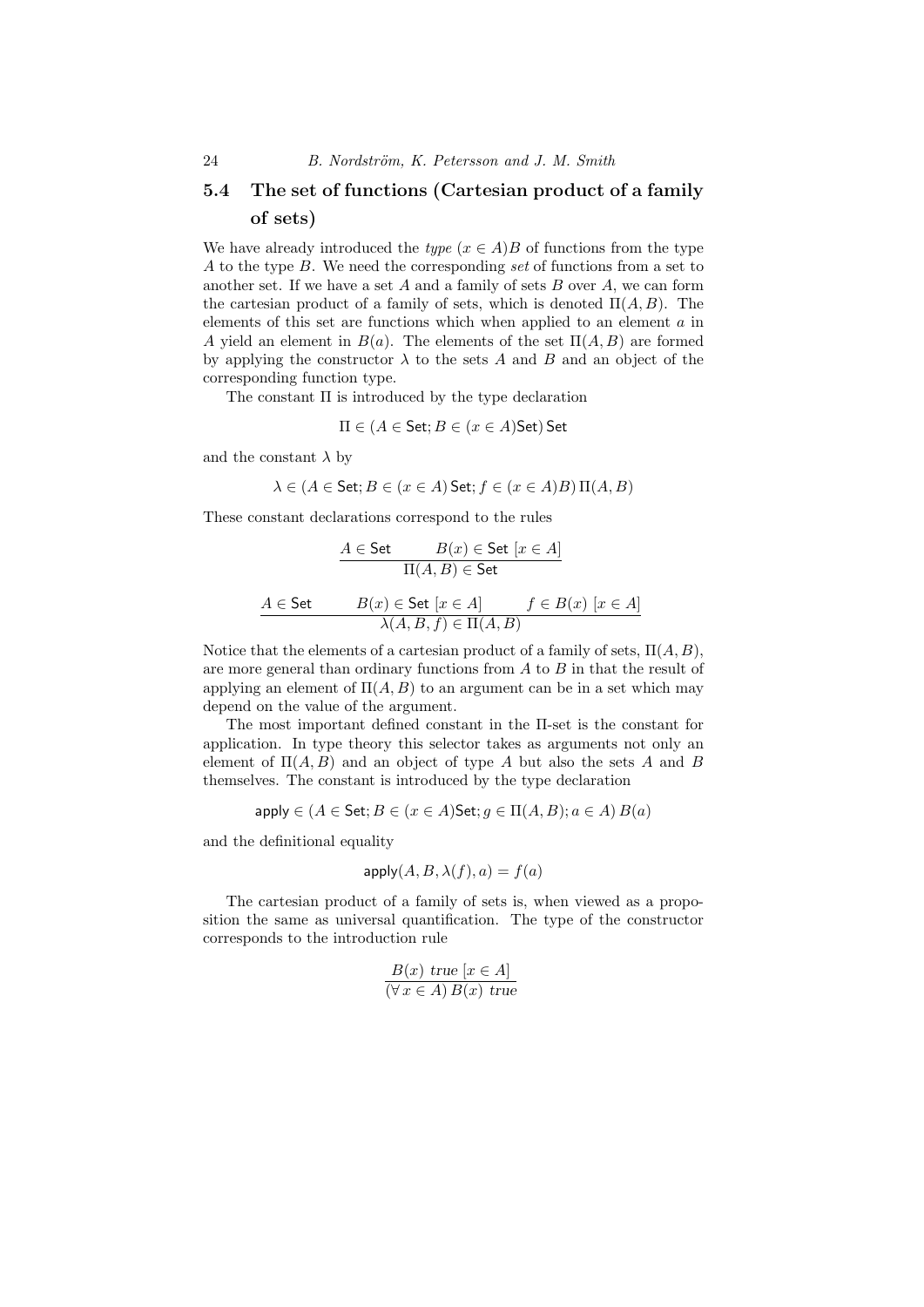and the type of the selector corresponds to the elimination rule

$$
\frac{(\forall x \in A) B(x) \text{ true}}{B(a) \text{ true}} \qquad a \in A
$$

The cartesian product of a family of sets is a generalization of the ordinary function set. If the family of sets  $B$  over  $A$  is the same for all elements of A, then the cartesian product is just the set of ordinary functions. The constant  $\rightarrow$  is introduced by the following explicit definition:

$$
\rightarrow \in (A, B \in \text{Set}) \text{ Set}
$$

$$
\rightarrow = [A, B] \Pi(A, [x]B)
$$

The set of functions is, when viewed as a proposition, the same as implication since the type of the constructor is the same as the introduction rule for implication

$$
\frac{B \text{ true } [A \text{ true}]}{A \supset B \text{ true}}
$$

and the type of the selector is the same as the elimination rule

$$
\frac{A \supset B \ true}{B \ true}
$$

Given the empty set and the set of function we can define a constant for negation in the following way

$$
\neg \in (A \in \mathsf{Set}) \mathsf{Set}
$$

$$
\neg(A) = A \rightarrow \{\}
$$

**Example 1.** Let us see how to prove the proposition  $A \supset \neg\neg A$ . In order to prove the proposition we must find an element in the set

$$
A \to (\neg(\neg A)) \equiv A \to ((A \to \{\}) \to \{\})
$$

We start by making the assumptions  $x \in A$  and  $y \in A \to \{\}$  and then obtain an element in {}

$$
\mathsf{apply}(A \to \{\}, A, y, x) \in \{\}
$$

and therefore

$$
\lambda(A, (A \to \{\}) \to \{\},
$$
  
\n
$$
[x]\lambda(A \to \{\}, \{\},
$$
  
\n
$$
[y] \text{apply}(A \to \{\}, A, y, x)))
$$
  
\n
$$
\in A \to ((A \to \{\}) \to \{\}) \equiv A \to (\neg(\neg A))
$$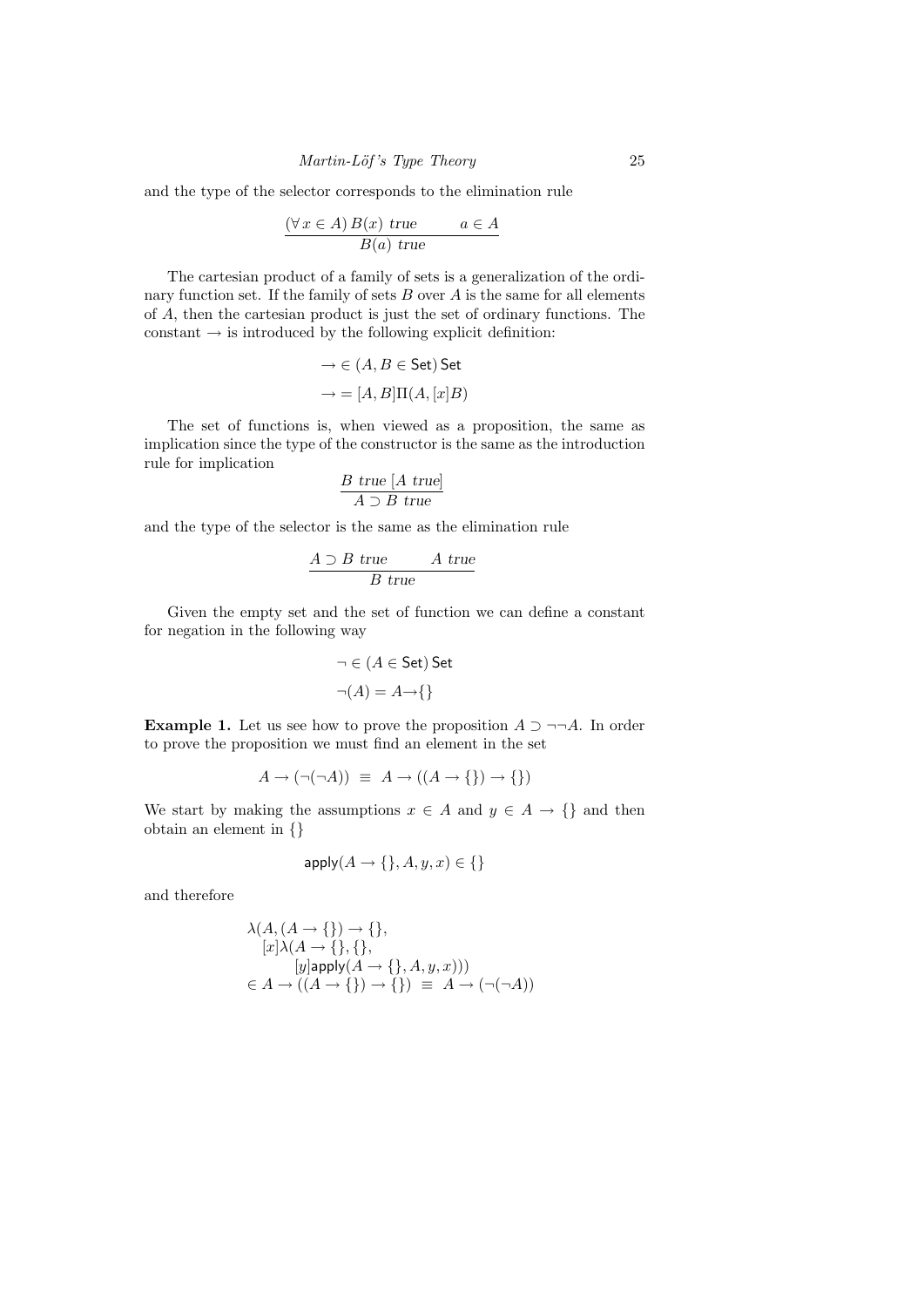Example 2. Using the rules for natural numbers, booleans and functions we will show how to define a function,  $eqN \in (N, N)$ Bool, that decides if two natural numbers are equal. We want the following equalities to hold:

$$
eqN(0, 0) = true
$$
  
\n
$$
eqN(0, succ(n)) = false
$$
  
\n
$$
eqN(succ(m), 0) = false
$$
  
\n
$$
eqN(succ(m), succ(n)) = eqN(m, n)
$$

It is impossible to define eqN directly just using natural numbers and recursion on the arguments. We have to do recursion on the arguments separately and first use recursion on the first argument to compute a function which when applied to the second argument gives us the result we want. So we first define a function  $f \in (N) (N \rightarrow \text{Bool})$  which satisfies the equalities

$$
\begin{array}{lcl} f(\mathsf{0}) & = & \lambda([m]\,\mathsf{iszero}(m)) \\ f(\mathsf{succ}(n)) & = & \lambda([m]\,\mathsf{matrec}(m,\mathsf{false},[x,y]\,\mathsf{apply}(f(n),x))) \end{array}
$$

where

$$
iszero(m) = naturec(m, true, [x, y] false)
$$

If we use the recursion operator explicitly, we can define  $f$  as

$$
\begin{array}{lcl} f(n) & = & \mathsf{natrec}(n, \\ & & \lambda([m] \mathsf{iszero}(m)), \\ & & [u,v] \, \lambda((m) \mathsf{natrec}(m,\mathsf{false},[x,y] \, \mathsf{apply}(v,x)))) \end{array}
$$

The function f is such that  $f(n)$  is equal to a function which gives true if is applied to  $n$  and false otherwise, that is, we can use it to define eqN as follows

eqN
$$
(m, n)
$$
 = apply $(f(m), n)$ 

It is a simple exercise to show that

$$
eqN \in (N, N) \text{Bool}
$$

and that it satisfies the equalities we want it to satisfy.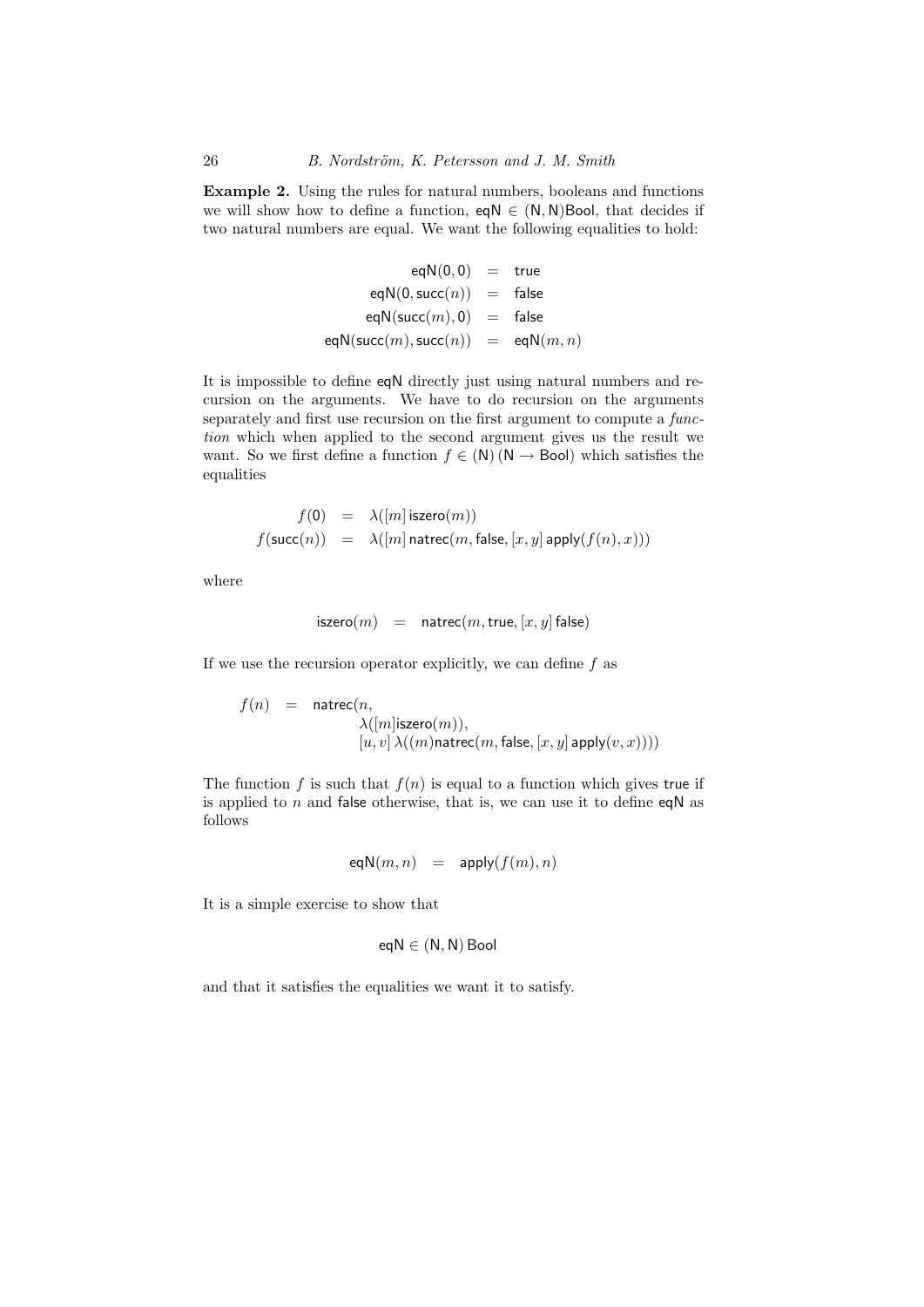#### 5.5 Propositional equality

The equality on the judgement level  $a = b \in A$  is a definitional equality and two objects are equal if they have the same normal form. In order to express that, for example, addition of natural numbers is a commutative operation it is necessary to introduce a set for propositional equality.

If a and b are elements in the set A, then  $\text{Id}(A, a, b)$  is a set. We express this by introducing the constant Id and its type

$$
Id \in (X \in \mathsf{Set}; a \in X; b \in X) \mathsf{Set}
$$

The only constructor of elements in equality sets is id and it is introduced by the type declaration

$$
id \in (X \in \mathsf{Set}; x \in X) \mathsf{Id}(X, x, x)
$$

To say that id is the only constructor for  $\text{Id}(A, a, b)$  is the same as to say that  $\mathsf{Id}(A, a, b)$  is the least reflexive relation. Transitivity, symmetry and congruence can be proven from this definition. We use the name idpeel for the selector and it is introduced by the type declaration

$$
\begin{array}{ll}\n\text{idpeel} \in & (A \in \mathsf{Set}; \\
& C \in (x, y \in A; e \in \mathsf{Id}(A, x, y)) \text{Set}; \\
& a, b \in A; \\
& e \in \mathsf{Id}(A, a, b); \\
& d \in (x \in A) \, C(x, x, \mathsf{id}(A, x))) \\
& C(a, b, e)\n\end{array}
$$

and the equality

$$
\mathsf{idpeel}(A, C, a, b, \mathsf{id}(A, a), d) = d(a)
$$

The intuition behind this constant is that it expresses a substitution rule for elements which are propositionally equal.

**Example 3.** The type of the constructor in the set  $\mathsf{Id}(A, a, b)$  corresponds to the reflexivity rule of equality. The symmetry and transitivity rules can easily be derived.

Let  $A$  be a set and  $a$  and  $b$  two elements of  $A$ . Assume that

$$
d \in \mathsf{Id}(A, a, b)
$$

In order to prove symmetry, we must construct an element in  $\mathsf{Id}(A, b, a)$ . By applying idpeel on A,  $[x, y, e]$ Id $(A, y, x)$ , a, b, d and  $[x]$ id $(A, x)$  we get, by simple typechecking, an element in the set  $\mathsf{Id}(A, b, a)$ .

$$
\mathsf{idpeel}(A, [x, y, e] \mathsf{Id}(A, y, x), a, b, d, [x] \mathsf{id}(A, x)) \in \mathsf{Id}(A, b, a)
$$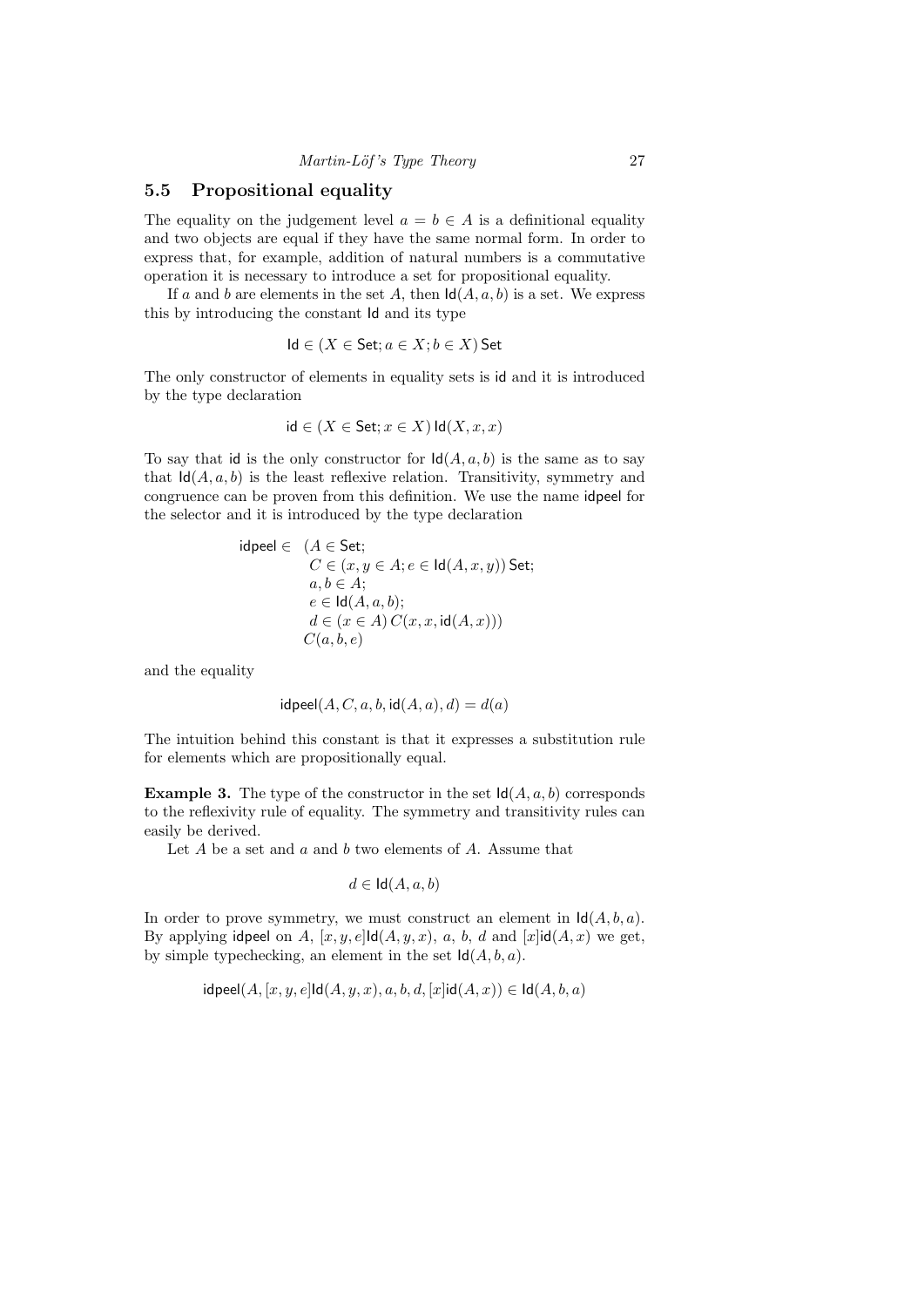The derived rule for symmetry can therefore be expressed by the constant symm defined by

$$
\mathsf{idsymm} \in (A \in \mathsf{Set}; a, b \in A; d \in \mathsf{Id}(A, a, b)) \mathsf{Id}(A, b, a)
$$

 $\mathsf{idsymm}(A, a, b, d) = \mathsf{idpeel}(A, [x, y, e] \mathsf{Id}(A, y, x), a, b, d, [x] \mathsf{id}(A, x))$ 

Transitivity is proved in a similar way. Let  $A$  be a set and  $a, b$  and  $c$ elements of A. Assume that

 $d \in \text{Id}(A, a, b)$  and  $e \in \text{Id}(A, b, c)$ 

By applying idpeel on A,  $[x, y, z]$ Id $(A, y, c) \rightarrow$ Id $(A, z, c)$ , a, b, d and the identity function  $[x]\lambda(\text{Id}(A, x, c), \text{Id}(A, x, c), [w]w)$  we get an element in the set  $\mathsf{Id}(A, b, c) \to \mathsf{Id}(A, a, c)$ . This element is applied on e in order to get the desired element in  $\mathsf{Id}(A, a, c)$ .

 $\mathsf{idtrans} \in (A \in \mathsf{Set}; a, b, c \in A; d \in \mathsf{Id}(A, a, b); e \in \mathsf{Id}(A, b, c)) \mathsf{Id}(A, a, c)$ 

 $\text{idxrans}(A, a, b, c, d, e) = \text{apply}(\text{Id}(A, b, c), \text{Id}(A, a, c),$  $\mathsf{idpeel}(A, [x, y, z] \mathsf{Id}(A, y, c) \rightarrow \mathsf{Id}(A, x, c),$  $a, b, d$ ,  $[x]\lambda(\text{Id}(A, x, c), \text{Id}(A, x, c), [w]w)$ e)

Example 4. Let us see how we can derive a rule for substitution in set expressions. We want to have a rule

$$
\frac{P(x) \in \text{set } [x \in A] \qquad a \in A \qquad b \in A \qquad c \in \text{Id}(A, a, b) \qquad p \in P(a)}{\text{subst}(P, a, b, c, p) \in P(b)}
$$

To derive such a rule, first assume that we have a set  $A$  and elements  $a$ and b of A. Furthermore assume that  $c \in \text{Id}(A, a, b)$ ,  $P(x) \in \text{Set} \ [x \in A]$ and  $p \in P(a)$ . Type checking gives us that

$$
\lambda(P(x), P(x), [w]w) \in P(x) \rightarrow P(x) [x \in A]
$$
  
idpeel $(A, [x, y, z](P(x) \rightarrow P(y)), a, b, c, [x] \lambda(P(x), P(x), [w]w))$   
 $\in P(a) \rightarrow P(b)$ 

We can now apply the function above on p to obtain an element in  $P(b)$ . So we can define a constant subst that expresses the substitution rule above. The type of subst is

$$
\begin{aligned}\n\text{subst} &\in (A \in \text{Set}; \\
& P \in (A)\text{Set}; \\
& a, b \in A; \\
& c \in \text{Id}(A, a, b); \\
& p \in P(a)) \\
& P(b)\n\end{aligned}
$$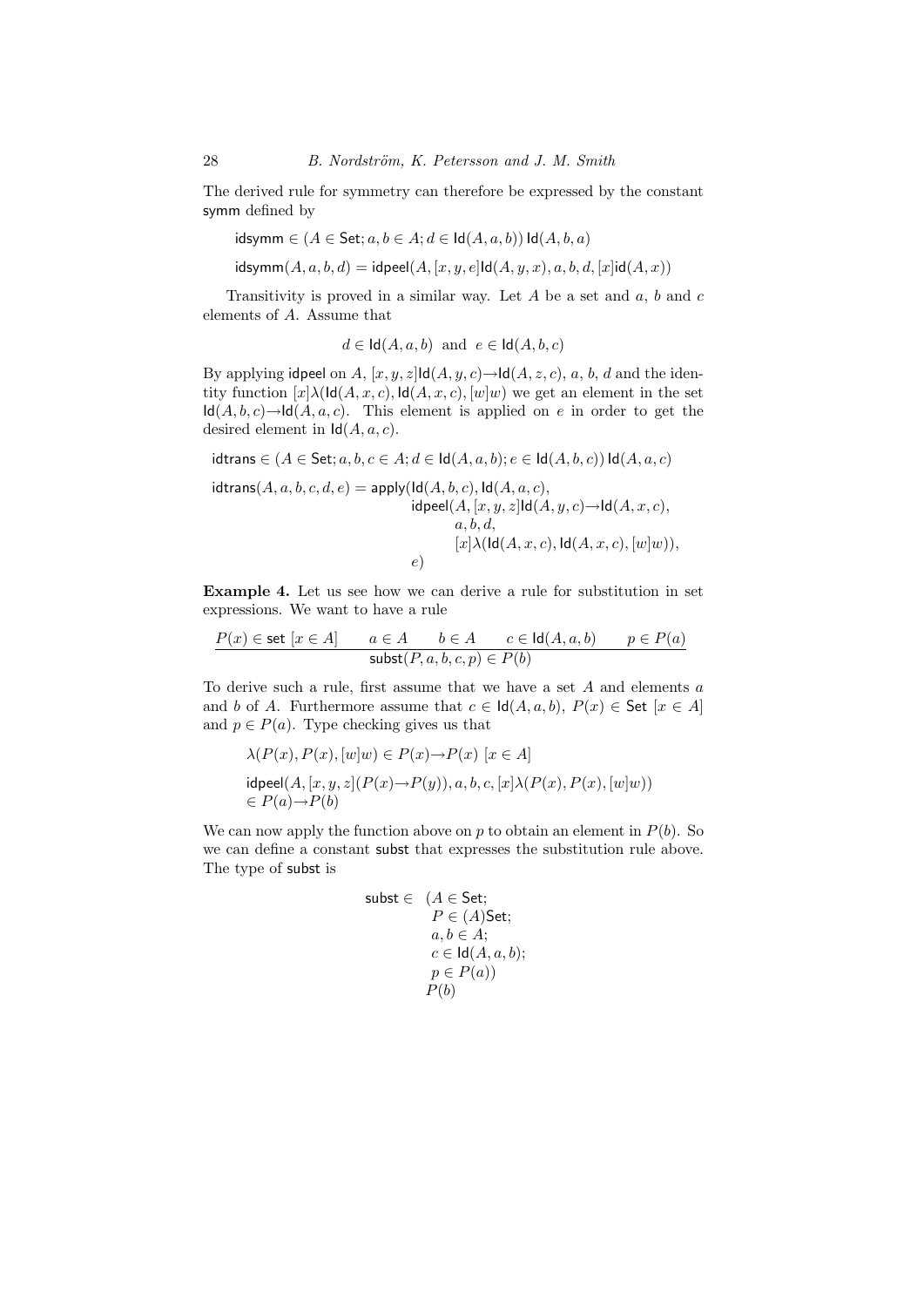and the defining equation

$$
\textsf{subst}(A, P, a, b, c, p) = \textsf{apply}(P(a), P(b),
$$
  

$$
\textsf{idpeel}(A, [x, y, z](P(x) \to P(y)),
$$
  

$$
a, b, c,
$$
  

$$
[x] \lambda(P(x), P(x), [w]w)),
$$
  

$$
p)
$$

## 5.6 The set of lists

The set of lists  $List(A)$  is introduced in a similar way as the natural numbers, except that there is a parameter A that determines which set the elements of a list belongs to. There are two constructors to build a list, nil for the empty list and cons to add an element to a list. The constants we have introduced so far have the following types:

List 
$$
\in
$$
 ( $A \in$  set) Set  
nil  $\in$  ( $A \in$  set) List( $A$ )  
cons  $\in$  ( $A \in$  set;  $a \in A$ ;  $l \in$  List( $A$ )) List( $A$ )

The selector listrec for types is a constant that expresses primitive recursion for lists. The selector is introduced by the type declaration

listrec ∈  $(A ∈ Set;$  $C \in (List(A))$  Set;  $c \in C(\text{nil}(A));$  $e \in (x \in A; y \in \text{List}(A); z \in C(y)) C(\text{cons}(A, x, y));$  $l \in$  List $(A)$ )  $C(l)$ 

The defining equations for the listrec constant are

$$
listrec(A, C, c, e, nil(A)) = c
$$
  
 
$$
listrec(A, C, c, e, cons(A, a, l)) = e(l, a, listrec(A, C, c, e, l))
$$

## 5.7 Disjoint union of two sets

If we have two sets A and B we can form the disjoint union  $A+B$ . The elements of this set are either of the form  $\text{inl}(A, B, a)$  or of the form  $\text{inr}(A, B, b)$ where  $a \in A$  and  $b \in B$ . In order to express this in the framework we introduce the constants

$$
+ \in (A, B \in \text{Set}) \text{ Set}
$$
  
inl  $\in (A, B \in \text{Set}; A) A + B$   
inr  $\in (A, B \in \text{Set}; B) A + B$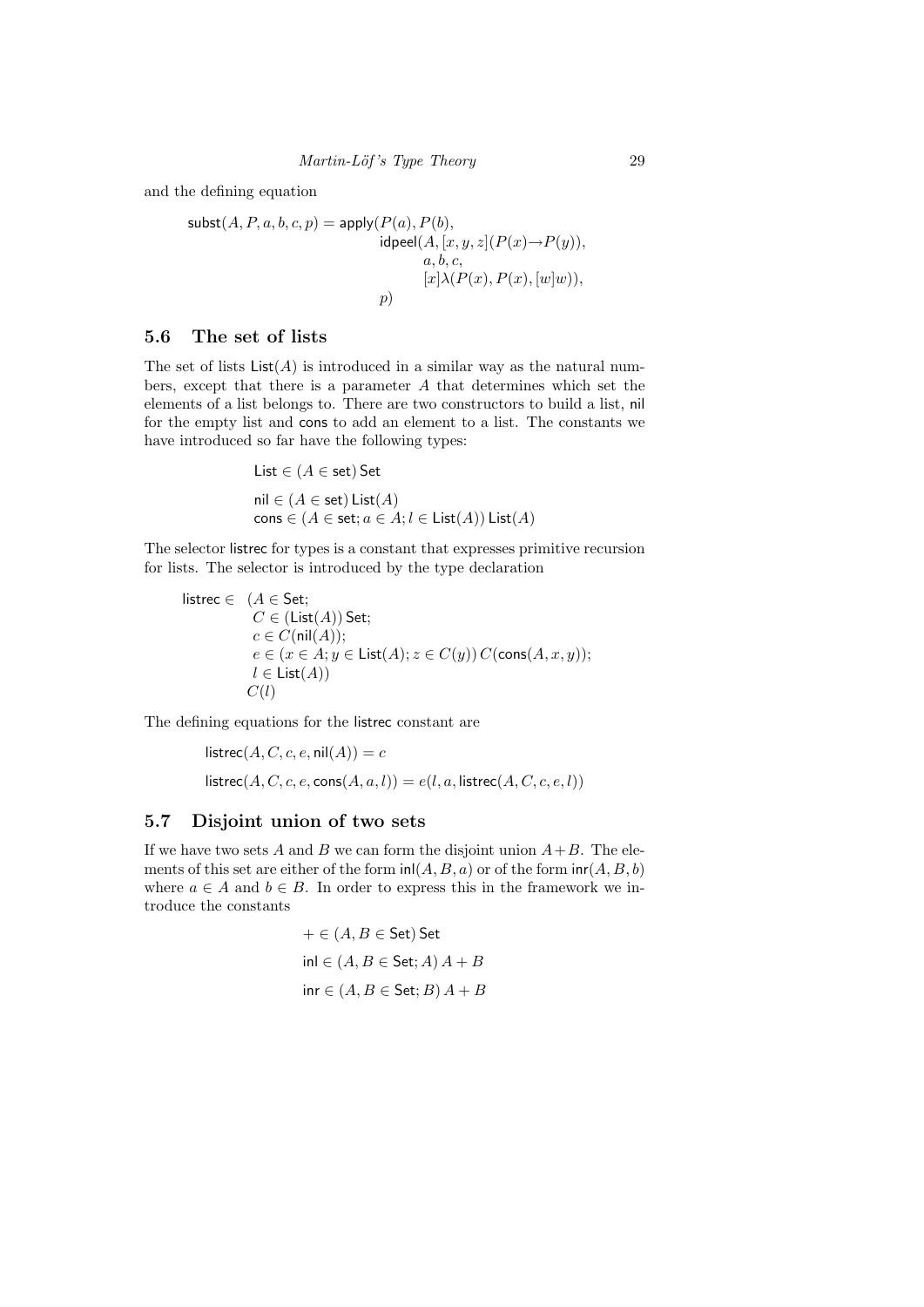The selector when is introduced by the type declaration

$$
\begin{array}{ll}\n\text{when } \in & (A, B \in \text{Set}; \\
C \in (A + B) \text{ Set}; \\
e \in (x \in A) C(\text{inl}(A, B, x)); \\
f \in (y \in B) C(\text{inr}(A, B, y)); \\
p \in A + B) \\
C(p)\n\end{array}
$$

and defined by the equations

$$
\begin{aligned} \text{when}(A, B, C, e, f, \text{inl}(A, B, a)) &= e(a) \\ \text{when}(A, B, C, e, f, \text{inr}(A, B, b)) &= f(b) \end{aligned}
$$

Seen as a proposition the disjoint union of two sets expresses disjunction. The constructors correspond to the introduction rules

$$
\cfrac{A \text{ true}}{A \vee B \text{ true}} \qquad \qquad \cfrac{B \text{ true}}{A \vee B \text{ true}}
$$

and the selector when corresponds to the elimination rule.

$$
\cfrac{A \vee B \; \text{true}}{C \; \text{true}} \qquad \cfrac{C \; \text{true} \; [A \; \text{true}]}{C \; \text{true}} \qquad \cfrac{C \; \text{true} \; [B \; \text{true}]}{C}
$$

## 5.8 Disjoint union of a family of sets

In order to be able to deal with the existential quantifier and to have a set of ordinary pairs, we will introduce the disjoint union of a family of sets. The set is introduced by the type declaration

 $\Sigma \in (A \in \mathsf{Set}; B \in (A)\mathsf{Set})$  Set

There is one constructor in this set, pair, which is introduced by the type declaration

pair 
$$
\in (A \in \text{Set}; B \in (A)\text{Set}; a \in A; B(a)) \Sigma(A, B)
$$

The selector of a set  $\Sigma(A, B)$  splits a pair into its parts. It is defined by the type declaration

$$
\begin{array}{ll}\n\text{split} \in & (A \in \textsf{Set}; B \in (A) \textsf{Set}; \\
& C \in (\Sigma(A, B)) \textsf{Set}; \\
& d \in (a \in A; b \in B(a)) \, C(\textsf{pair}(A, B, a, b)); \\
& p \in \Sigma(A, B)) \\
& C(p)\n\end{array}
$$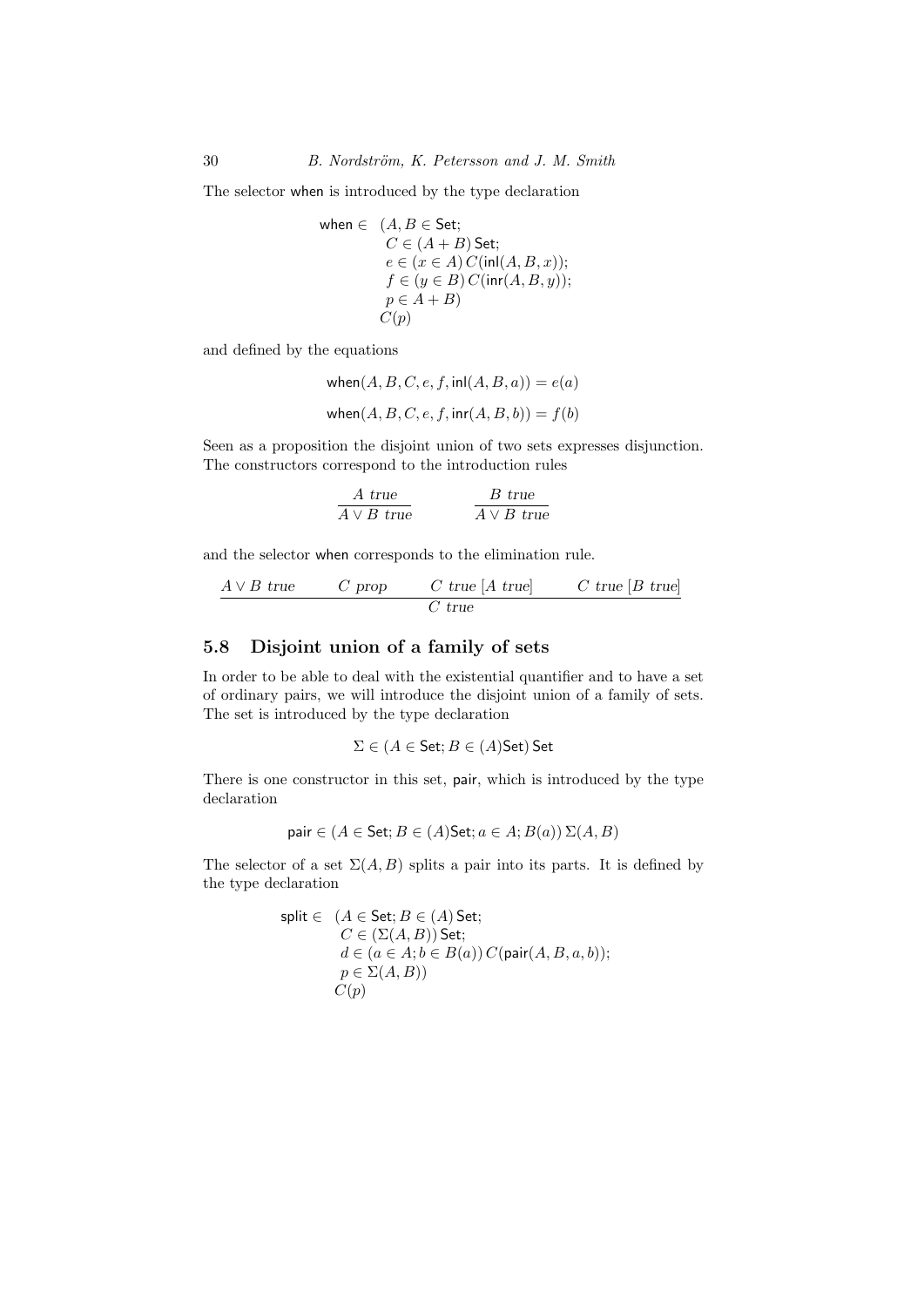and the defining equation

$$
\mathsf{split}(A, B, C, d, \mathsf{pair}(A, B, a, b)) = d(a, b)
$$

Given the selector split it is easy to define the two projection functions that give the first and second component of a pair.

$$
fst \in (A \in Set; B \in (A) Set; p \in \Sigma(A, B)) A
$$
  
\n
$$
fst(A, B, p) = split(A, B, [x]A, [x, y]x, p)
$$
  
\n
$$
snd \in (A \in Set; B \in (A) Set; p \in \Sigma(A, B)) B(fst(A, B, p))
$$
  
\n
$$
snd(A, B, p) = split(A, B, [x]B(fst(A, B, p)), [x, y]y, p)
$$

When viewed as a proposition the disjoint union of a family of sets  $\Sigma(A,B)$  corresponds to the existential quantifier  $(\exists x \in A)B(x)$ . The types of constructor pair and when correspond to the natural deduction rules for the existential quantifier

$$
\frac{a \in A \qquad B(a) \text{ true}}{(\exists x \in A) B(x) \text{ true}}
$$
  

$$
\frac{(\exists x \in A) B(x) \text{ true}}{C \text{ true}} \qquad C \text{ true } [x \in A, B(x) \text{ true}]
$$

### 5.9 The set of small sets

A set of small sets U, or a universe, is a set that reflects some part of the set structure on the object level. It is of course necessary to introduce this set if one wants to do some computation using sets, for example to specify and prove a type checking algorithm correct, but it is also necessary in order to prove inequalities such as  $0 \neq$  succ(0). Furthermore, the universe can be used for defining families of sets using recursion, for example non-empty lists and sets such as  $\mathsf{N}^n$ .

We will introduce the universe simultanously with a function S that maps an element of U to the set the element encodes. The universe we will introduce has one constructor for each set we have defined. The constants for sets are introduced by the type declaration

$$
U \in \mathsf{Set}
$$

$$
S \in (\mathsf{U})\mathsf{Set}
$$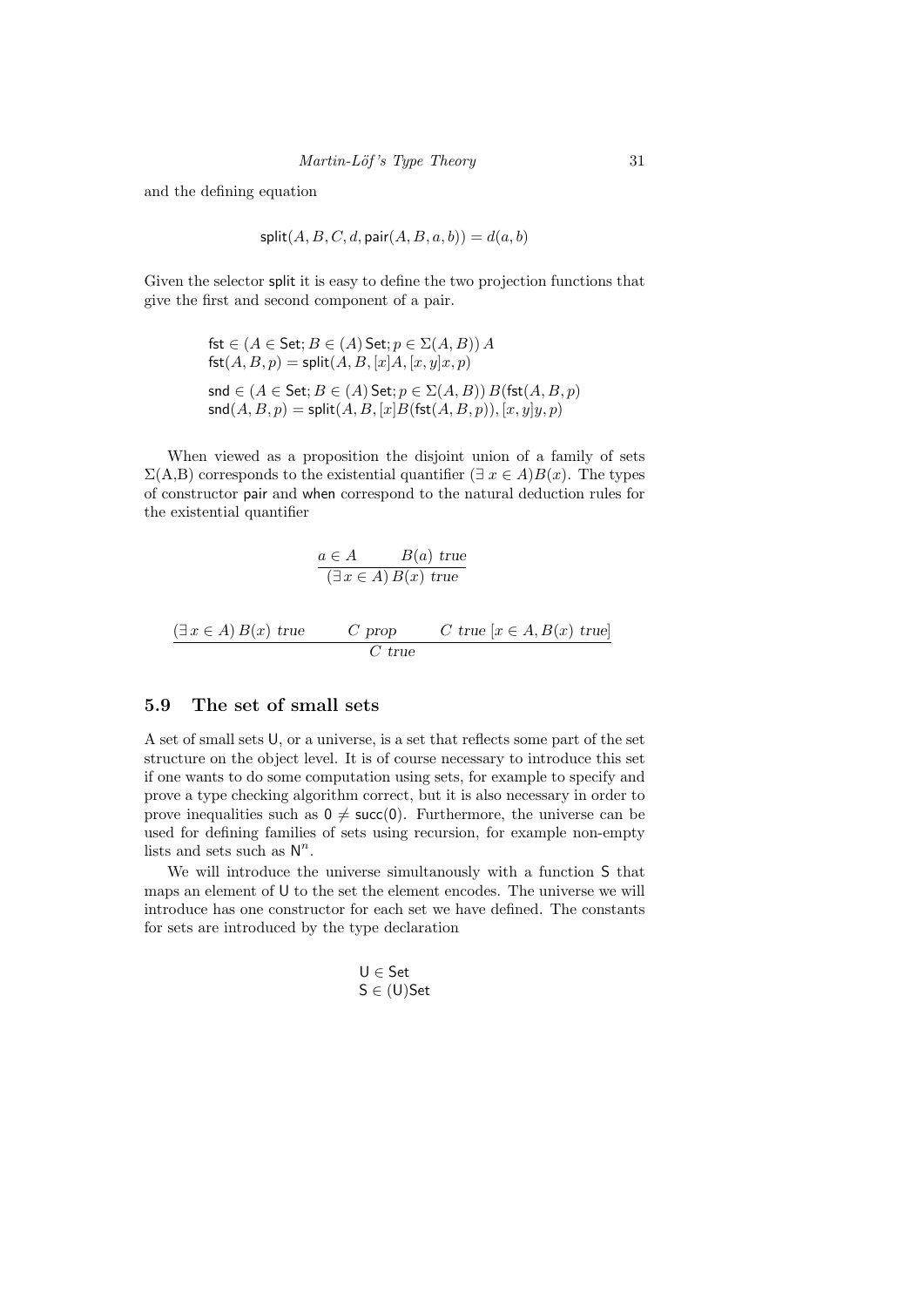Then we introduce the constructors in U and the defining equations for S

Bool<sub>U</sub> ∈ U

\nS(Bool<sub>U</sub>) = Bool

\n{
$$
\begin{aligned}\n\{ \}^1_{U} &\in U \\
S(\{\}_U) &= \{\} \\
N_U &\in U\n\end{aligned}
$$
\nIN<sub>U</sub> ∈ U

\nS( N<sub>U</sub>) = N

\nII<sub>U</sub> ∈ (A ∈ U; B ∈ (S(A))U) U

\nS( II<sub>U</sub>(A, B)) = II(S(A), [h]S(B(h)))

\nId<sub>U</sub> ∈ (A ∈ U; a ∈ S(A); b ∈ S(A)) U

\nS( Id<sub>U</sub>(A, a, b)) = Id(S(A), a, b)

\nList<sub>U</sub> ∈ (A ∈ U) U

\nS( List<sub>U</sub>(A)) = List(S(A))

\n+<sub>U</sub> ∈ (A ∈ U; B ∈ U) U

\nS( +<sub>U</sub>(A, B)) = + (S(A), S(B))

\nΣ<sub>U</sub> ∈ (A ∈ U; B ∈ (S(A))U) U

\nS( Σ<sub>U</sub>(A, B)) = Σ(S(A), [h]S(B(h)))

Example 5. Let us see how we can derive an element in the set

 $\neg Id(N, 0, succ(0))$ 

or, in other words, how we can find an expression in the set

$$
Id(N, 0, succ(0))\rightarrow\{\}
$$

We start by assuming that

$$
x\in \mathsf{Id}(\mathsf{N},0,\mathsf{succ}(0))
$$

Then we construct a function, Iszero, that maps a natural number to an element in the universe.

$$
\begin{aligned} & \text{Iszero} \in (\mathsf{N}) \, \mathsf{U} \\ & \text{Iszero}(m) = \text{natrec}(m, \text{Bool}_U, [y, z] \{\}_U) \end{aligned}
$$

It is easy to see that

$$
Iszero(0) = S(Bool_U) = Bool
$$
  

$$
Iszero(succ(0)) = S({\{\}}_U) = {\{\}}
$$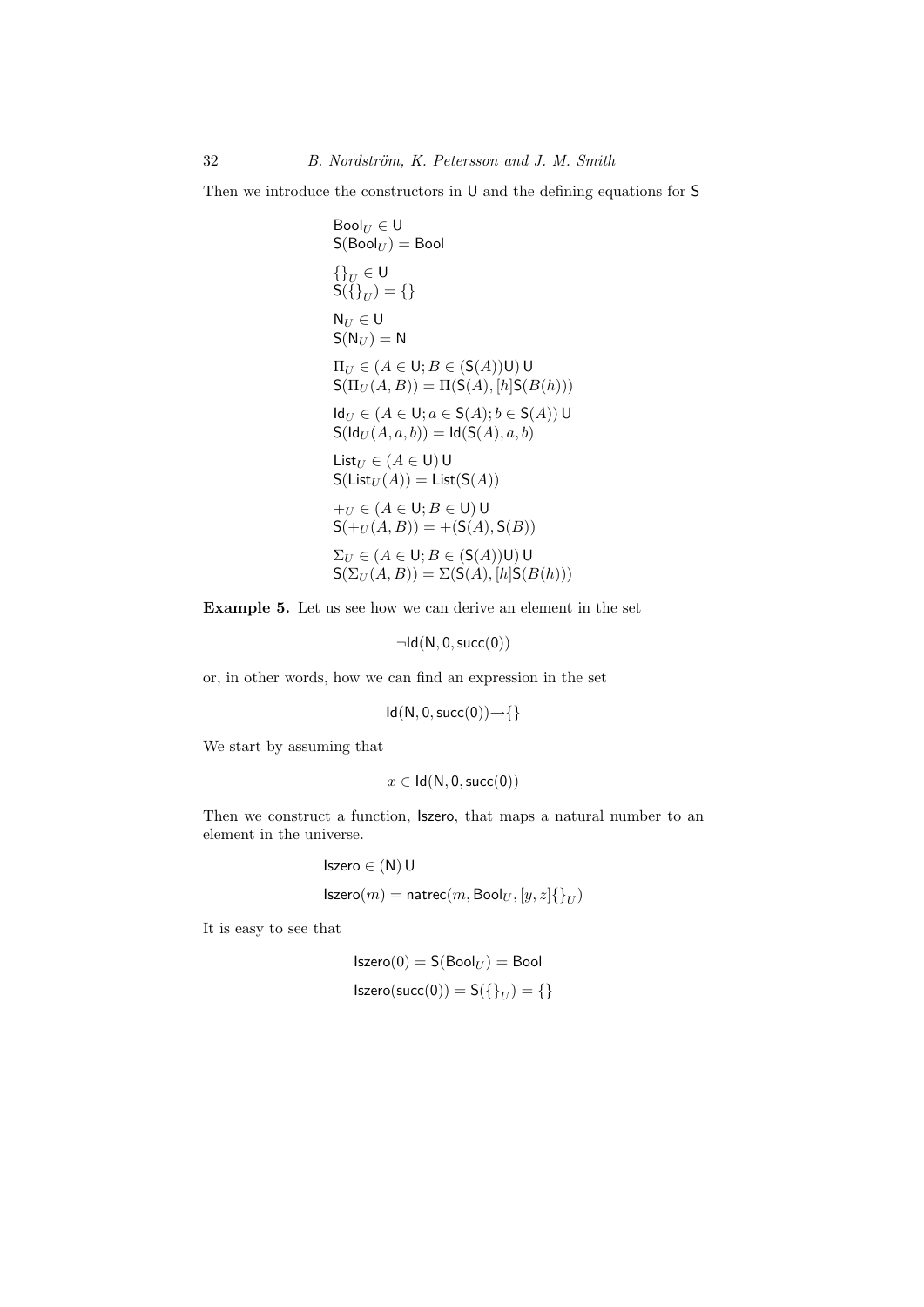Martin-Löf's Type Theory 33

and therefore

true  $\in$  Bool = Iszero $(0)$ 

 $\textsf{subst}(x,\textsf{true}) \in \textsf{Iszero}(\textsf{succ}(0)) = \{\}$ 

Finally, we have the element we are looking for

 $\lambda(\text{Id}(N, 0, \text{succ}(0)), \{\}, [x] \text{subst}(x, \text{true})) \in \text{Id}(N, 0, \text{succ}(0)) \rightarrow \{\}$ 

It is shown in Smith [37] that without a universe no negated equalities can be proved.

## 6 ALF, an interactive editor for type theory

At the department of Computing Science in Göteborg, we have developed an interactive editor for objects and types in type theory. The editor is based on direct manipulation, that is, the things which are being built are shown on the screen, and editing is done by pointing and clicking on the screen.

The proof object is used as a true representative of a proof. The process of proving the proposition  $A$  is represented by the process of building a proof object of A. The language of type theory is extended with place holders (written as indexed question marks). The notation  $? \in A$  stands for the problem of finding an object in A. An object is edited by replacing the placeholders by expressions which may contain placeholders. It is also possible to delete a subpart of an object by replacing it with a placeholder.

There is a close connection between the individual steps in proving A and the steps to build a proof object of A. When we are making a topdown proof of a proposition A, then we try to reduce the problem  $A$  to some subproblems  $B_1, \ldots, B_n$  by using a rule c which takes proofs of  $B_1, \ldots, B_n$ to a proof of A. Then we continue by proving  $B_1, \ldots, B_n$ . For instance, we can reduce the problem A to the two problems  $C \supset A$  and C by using modus ponens. In this way we can continue until we have only axioms and assumptions left. This process corresponds exactly to how we can build a mathematical object from the outside and in. If we have a problem

 $? \in A$ 

then it is possible to refine the place holder in the following ways:

• The placeholder can be replaced by an application  $c(2_1, \ldots, 2_n)$  where c is a constant, or  $x(?_1, \ldots ?_n)$ , where x is a variable. In the case that we have a constant, we must have that  $c(?_1, \ldots ?_n) \in A$ , which holds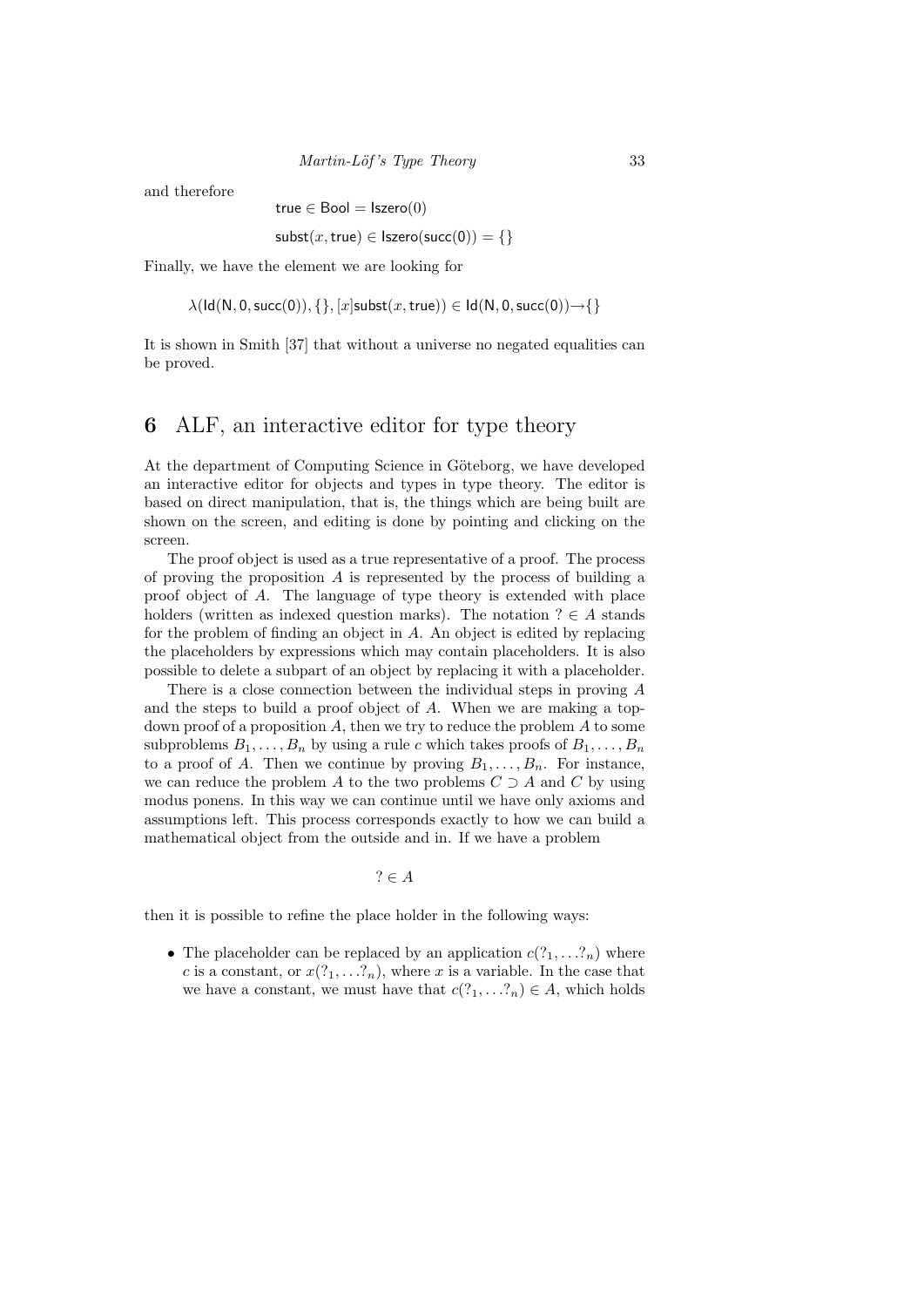if the type of the constant c is equal to  $(x_1 \in A_1; \ldots; x_n \in A_n)B$  and  $?_1 \in A_1$ ,  $?_2 \in A_2$  [ $x_1 \leftarrow ?_1$ ], ...,  $x_n \in A_n$ [ $x_1 \leftarrow ?_1$ , ...,  $x_{n-1} \leftarrow ?_{n-1}$ ] and

$$
B[x_1 \leftarrow ?_1, \dots, x_{n-1} \leftarrow ?_{n-1}] = A
$$

So, we have reduced the problem A to the subproblems  $A_1, A_2$  [ $x_1 \leftarrow ?_1$ ],  $\ldots$ ,  $A_n[x_1\leftarrow ?_1,\ldots,x_{n-1}\leftarrow ?_{n-1}]$  and further refinements must satisfy the constraint  $B[x_1 \leftarrow ?_1, \ldots, x_{n-1} \leftarrow ?_{n-1}] = A$ . The number *n* of new placeholders can be computed from the arity of the constant c and the expected arity of the placeholder. As an example, if we start with  $? \in A$  and A is not a function type and if we apply the constant c of type  $(x \in B)C$ , then the new term will be

 $c(?_1) \in A$ 

where the new placeholder  $?_1$  must have the type B (since all arguments to c must have that type) and furthermore the type of  $c(?_1)$ must be equal to A, that is, the following equality must hold:

$$
C[x \leftarrow ?_1] = A.
$$

These kind of constraints will in general be simplified by the system. So, the editing step from  $? \in A$  to  $c(?_1) \in A$  is correct if  $?_1 \in B$  and  $C[x \leftarrow ?_1] = A$ . This operation corresponds to applying a rule when we are constructing a proof. The rule  $c$  reduces the problem  $A$  to the problem B.

• The placeholder is replaced by an abstraction  $[x]_1$ . We must have that

 $[x]$ ?<sub>1</sub>  $\in$  A

which holds if A is equal to a function type  $(y \in B)C$ . The type of the variable  $x$  must be  $B$  and we must keep track of the fact that  $?<sub>1</sub>$  may be substituted by an expression which may depend on the variable  $x$ . This corresponds to making a new assumption, when we are constructing a proof. We reduce the general problem  $(y \in B)C$  to the problem  $C[y \leftarrow x]$  under the assumption that  $x \in B$ . The assumed object  $x$  can be used to construct a solution to  $C$ , that is, we may use the knowledge that we have a solution to the problem B when we are constructing a solution to the problem C.

- The placeholder is replaced by a constant  $c$ . This is correct if the type of  $c$  is equal to  $A$ .
- The placeholder is replaced by a variable x. The type of x must be equal to A. But we cannot replace a placeholder with any variable of the correct type, the variable must have been abstracted earlier.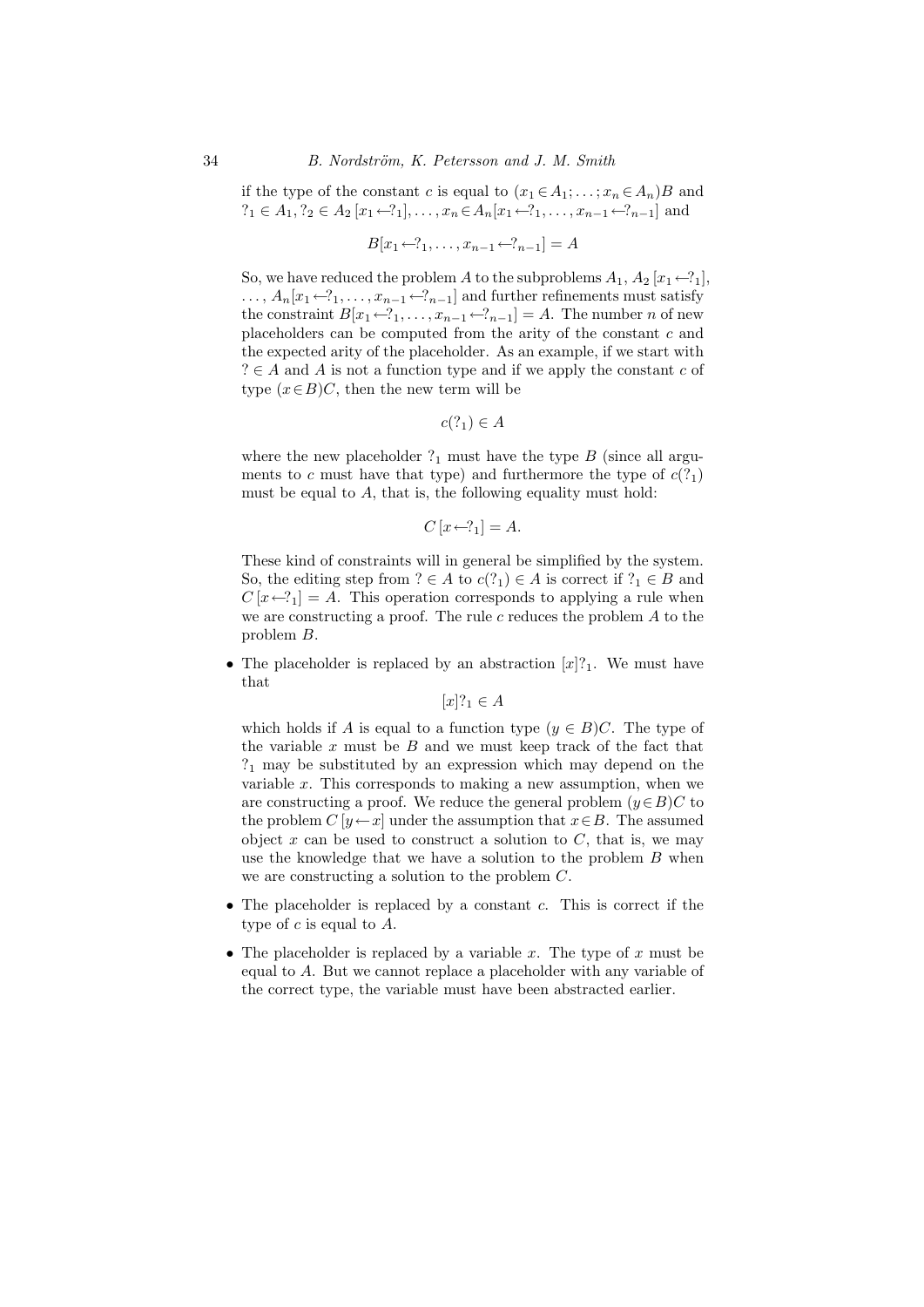To delete a part of a proof object corresponds to regretting some earlier steps in the proof. Notice that the deleted steps do not have to be the last steps in the derivation, by moving the pointer around in the proof object it is possible to undo any of the preceeding steps without altering the effect of following steps. However, the deletion of a sub-object is a non-trivial operation; it may cause the deletion of other parts which are depending on this.

The proof engine, which is the abstract machine representing an ongoing proof process (or an ongoing construction of a mathematical object) has two parts: the theory (which is a list of constant declarations) and the scratch area. Objects are built up in the scratch area and moved to the theory part when they are completed. There are two basic operations which are used to manipulate the scratch area. The insertion command replaces a placeholder by a new (possible incomplete) object and the deletion command replaces a sub-object by a placeholder.

When implementing type theory we have to decide what kind of inductive definitions and definitional equalities to allow. The situation is similar for both, we could give syntactic restrictions which guarantees that only meaningful definitions and equalities are allowed. We could for instance impose that an inductive definition has to be strictly positive and a definional equality has to be primitive recursive. We know, however, that any such restriction would disallow meaningful definitions. We have therefore – for the moment – no restrictions at all. This means that the correctness of a definition is the user's responsibility.

Among the examples developed in ALF, we can mention a proof that Ackermann's function is not primitive recursive [38], functional completeness of combinatorial logic [16], Tait's normalization proof for Gödel's T [17], the fundamental theorem of arithmetic [40], a constructive version of Ramsey's theorem [15], and a semantical analysis of simply typed lambda calculus with explicit substitution [7].

### References

- [1] L. Augustsson, T. Coquand, and B. Nordström. A short description of Another Logical Framework. In Proceedings of the First Workshop on Logical Frameworks, Antibes, pages 39–42, 1990.
- [2] R. Backhouse. On the meaning and construction of the rules in Martin-Löf's theory of types. In Proceedings of the Workshop on General Logic, Edinburgh. Laboratory for the Foundations of Computer Science, University of Edinburgh, February 1987.
- [3] R. Backhouse, P. Chisholm, G. Malcolm, and E. Saaman. Do-ityourself type theory. Formal Aspects of Computing, 1:19–84, 1989.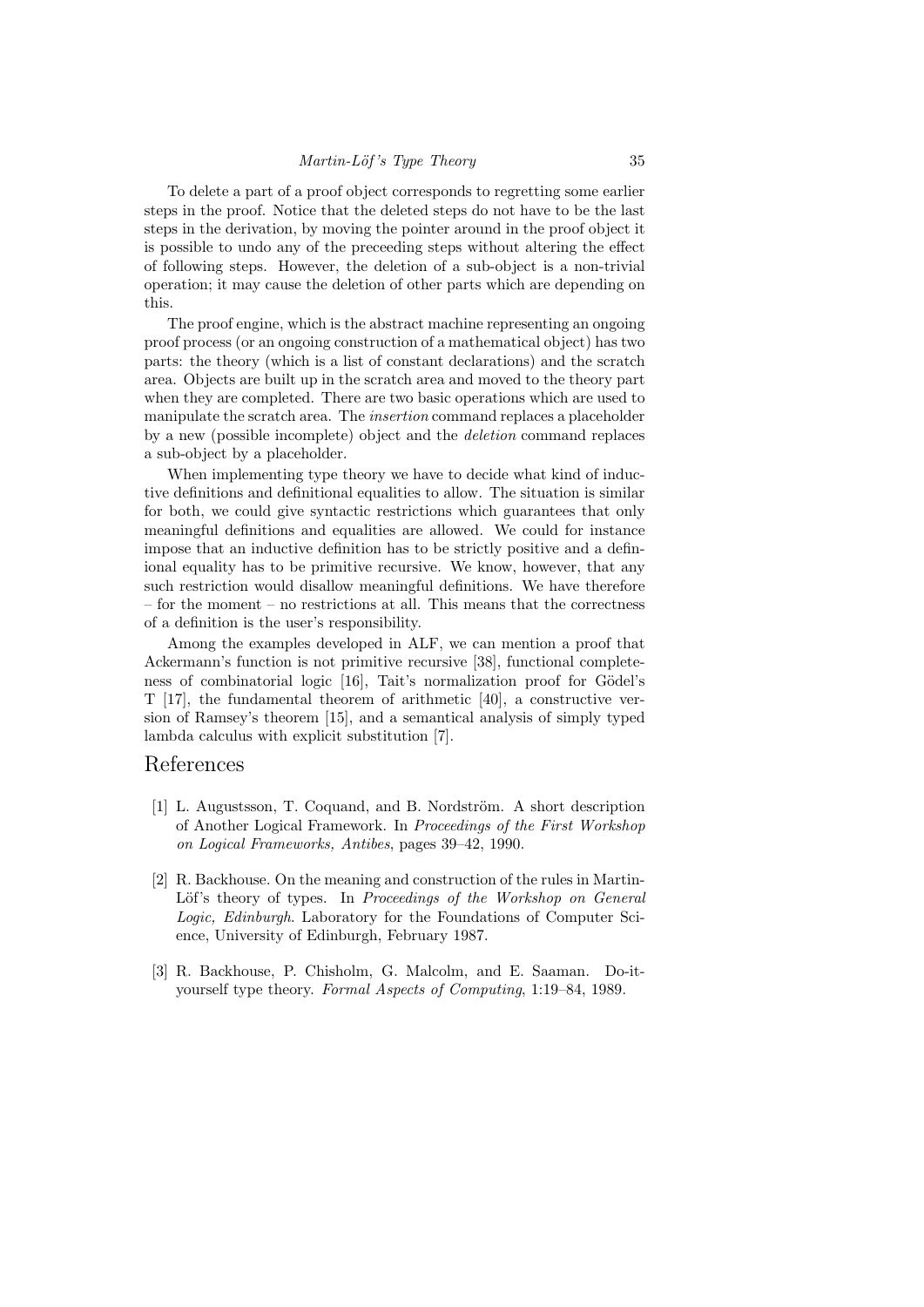- [4] E. Bishop. Mathematics as a numerical language. In Myhill, Kino, and Vesley, editors, Intuitionism and Proof Theory, pages 53–71, Amsterdam, 1970. North Holland.
- [5] A. Church. A Formulation of the Simple Theory of Types. *Journal of* Symbolic Logic, 5:56–68, 1940.
- [6] R. L. Constable et al. Implementing Mathematics with the NuPRL Proof Development System. Prentice-Hall, Englewood Cliffs, NJ, 1986.
- [7] C. Coquand. From Semantics to Rules: a Machine Assisted Analysis. In Börger, Gurevich, and Meinke, editors,  $CSL'93$ , pages  $91-105$ . Springer-Verlag, LNCS 832, 1994.
- [8] T. Coquand and G. Huet. The Calculus of Constructions. Technical Report 530, INRIA, Centre de Rocquencourt, 1986.
- [9] T. Coquand and C. Paulin-Mohring. Inductively defined types. In Proceedings of the Workshop on Programming Logic, Båstad, 1989.
- [10] H. B. Curry and R. Feys. *Combinatory Logic*, volume I. North-Holland, 1958.
- [11] N. G. de Bruijn. The Mathematical Language AUTOMATH, its usage and some of its extensions. In Symposium on Automatic Demonstration, volume 125 of Lecture Notes in Mathematics, pages 29–61, Versailles, France, 1968. IRIA, Springer-Verlag.
- [12] N. G. de Bruijn. A survey of the project AUTOMATH. In J. P. Seldin and J. R. Hindley, editors, To H. B. Curry: Essays on Combinatory Logic, Lambda Calculus, and Formalism, pages 589–606, New York, 1980. Academic Press.
- [13] G. Dowek, A. Felty, H. Herbelin, H. Huet, G. P. Murthy, C. Parent, C. Paulin-Mohring, and B. Werner. The coq proof assistant user's guide version 5.6. Technical report, Rapport Technique 134, INRIA, December 1991.
- [14] P. Dybjer. Inductive families. Formal Aspects of Computing, pages 440–465, 1994.
- [15] D. Fridlender. Ramsey's theorem in type theory. Licentiate Thesis, Chalmers University of Technology and University of Göteborg, Sweden, October 1993.
- [16] V. Gaspes. Formal Proofs of Combinatorial Completeness. In To appear in the informal proceedings from the logical framework workshop at Båstad, June 1992.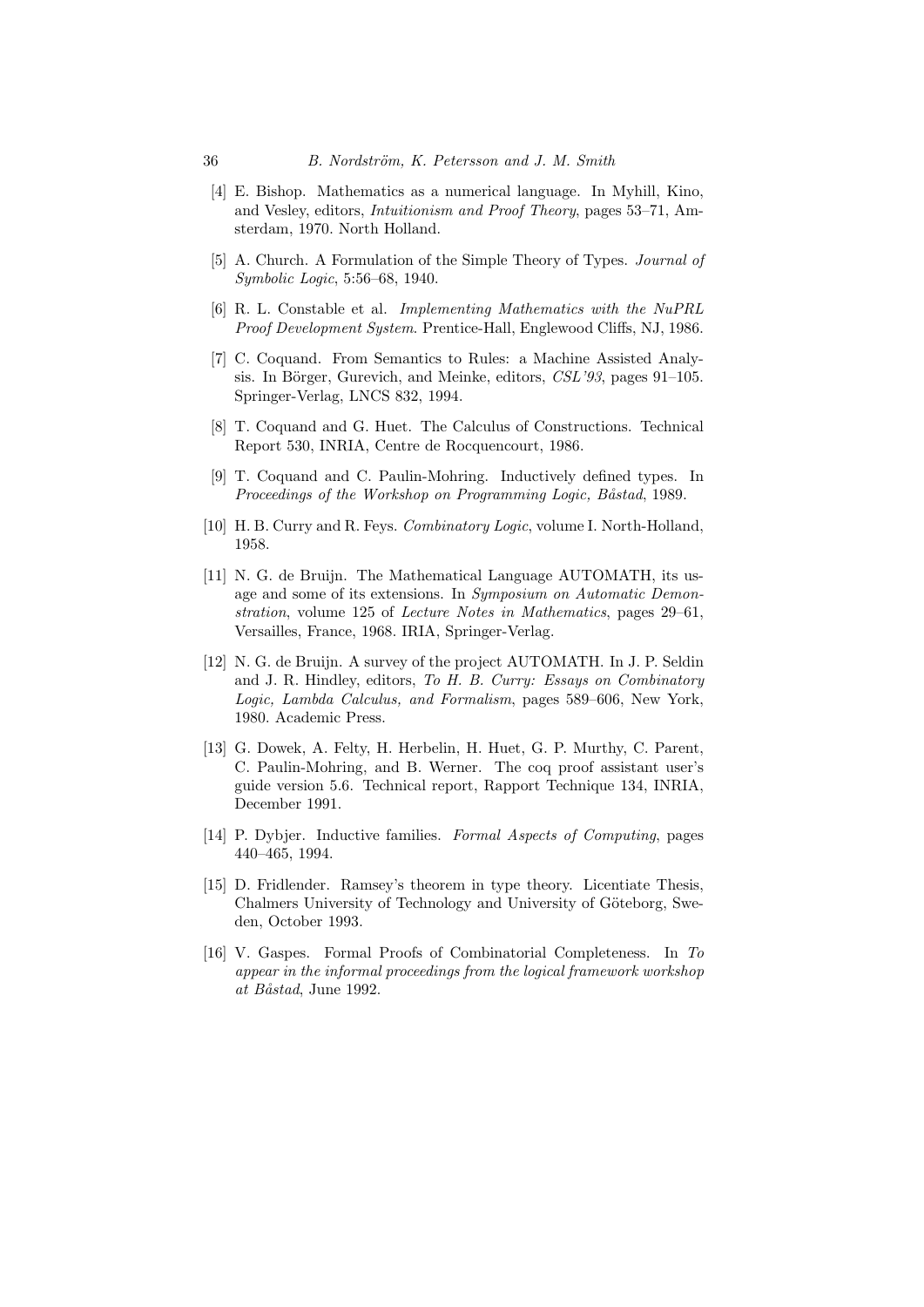- [17] V. Gaspes and J. M. Smith. Machine Checked Normalization Proofs for Typed Combinator Calculi. In Proceeding from the logical framework workshop at Båstad, June 1992.
- [18] K. Gödel. Über eine bisher noch nicht benutze erweitrung des finiten standpunktes. Dialectica, 12, 1958.
- [19] M. Gordon, R. Milner, and C. Wadsworth. Edinburgh LCF, volume 78 of Lecture Notes in Computer Science. Springer-Verlag, 1979.
- [20] R. Harper, F. Honsell, and G. Plotkin. A Framework for Defining Logics. JACM, 40(1):143–184, 1993.
- [21] A. Heyting. Intuitionism: An Introduction. North-Holland, Amsterdam, 1956.
- [22] W. A. Howard. The formulae-as-types notion of construction. In J. P. Seldin and J. R. Hindley, editors, To H.B. Curry: Essays on Combinatory Logic, Lambda Calculus and Formalism, pages 479–490. Academic Press, London, 1980.
- [23] P. Hudak et al. Report on the Programming Language Haskell: A Non-Strict, Purely Functional Language, March 1992. Version 1.2. Also in Sigplan Notices, May 1992.
- [24] L. S. van Benthem Jutting. Checking Landau's "Grundlagen" in the AUTOMATH system, volume 83 of Mathematical Centre Tracts. Mathematisch Centrum, Amsterdam, 1979.
- [25] A. N. Kolmogorov. Zur Deutung der intuitionistischen Logik. Matematische Zeitschrift, 35:58–65, 1932.
- [26] Z. Luo and R. Pollack. LEGO Proof Development System: User's Manual. Technical report, LFCS Technical Report ECS-LFCS-92-211, 1992.
- [27] L. Magnusson and B. Nordström. The ALF proof editor and its proof engine. In *Types for Proofs and Programs*, volume 806 of *LNCS*, pages 213–237, Nijmegen, 1994. Springer-Verlag.
- [28] P. Martin-Löf. A Theory of Types. Technical Report 71–3, University of Stockholm, 1971.
- [29] P. Martin-Löf. Hauptsatz for the Intuitionistic Theory of Iterated Inductive Definitions. In J. E. Fenstad, editor, Proceedings of the Second Scandinavian Logic Symposium, pages 179–216. North-Holland Publishing Company, 1971.